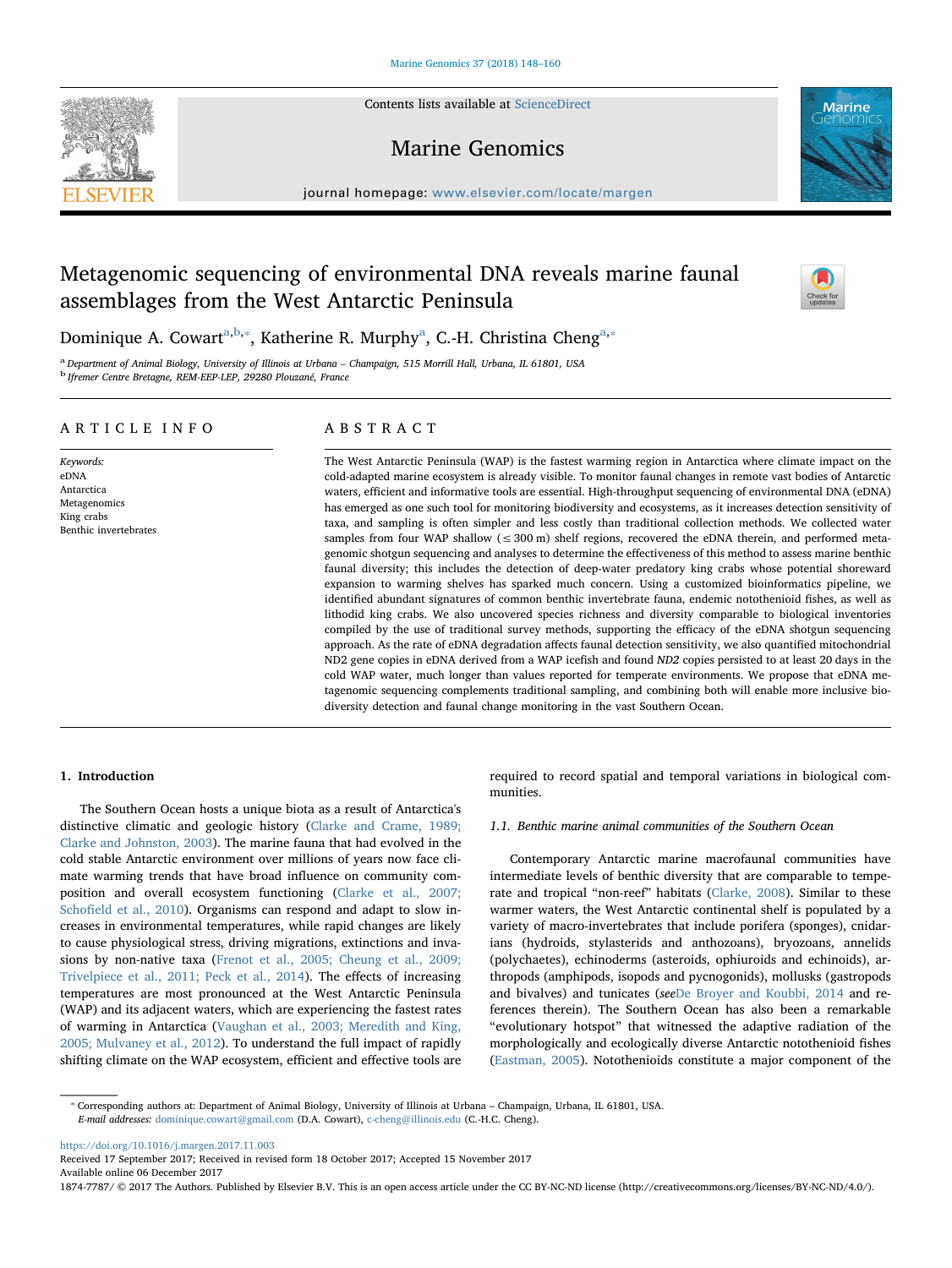benthos; in the coastal waters of the WAP, many species of the redblooded family Nototheniidae and the white-blooded Channichthyidae are frequently found occupying shallow to deep-water habitats (600 to ≥1000 m) ([DeWitt et al., 1990; Iwami and Kock, 1990; Kock, 1992\)](#page-11-2).

In contrast, durophagous "bone-crushing" predators including sharks, rays, benthic reptant (walking) crabs and lobsters are absent or rare south of the Polar Front [\(Dayton et al., 1994; Aronson et al., 2007a;](#page-10-4) [Aronson et al., 2015a](#page-10-4)). Durophagous crabs were previously thought to have disappeared with the late Eocene cooling and completely excluded from Antarctic waters for at least 14 my ([Aronson et al., 2007b\)](#page-10-5). Durophagous brachyurans (true crabs) are indeed absent in Antarctic wa-ters [\(Hall and Thatje, 2011; Gri](#page-11-3)ffiths et al., 2013); their exclusion was attributed to their inability in hypo-regulating hemolymph  $Mg^{2+}$  levels at subzero temperatures, limiting crucial muscular functions including heartbeat, ventilation and locomotion [\(Frederich et al., 2001; Thatje](#page-11-4) [and Arntz, 2004; Thatje et al., 2005](#page-11-4)). Anomuran crabs of the family Lithodidae (king crabs) however, proved not to be  $Mg^{2+}$  limited ([Wittmann et al., 2012](#page-12-1)) and various lithodid populations were discovered south of the Polar Front in the recent decades, although still limited to deep, salty ( $>$  34.6 psu), non-freezing ( $>$  0.5 °C) habitats of the Upper Circumpolar Deep Water (UCDW) [\(Klinck et al., 2004;](#page-11-5) [Dinniman et al., 2011; Gri](#page-11-5)ffiths et al., 2013; Griffiths et al., 2014). The most recent lithodid populations have been observed within the UCDW, at Palmer Deep basin [\(Smith et al., 2012\)](#page-11-6) and Marguerite Bay [\(Aronson](#page-10-6) [et al., 2015b](#page-10-6)). Although the non-freezing UCDW periodically intrudes onto surface waters ([Smith et al., 1999; Prézelin et al., 2000; Bentley](#page-11-7) [et al., 2011\)](#page-11-7), no lithodid crabs have yet been observed on shallow shelves of the WAP, or of the Weddell and Ross Seas where tempera-tures remain consistently colder than 0 °C ([Hall and Thatje, 2011](#page-11-3)). Regardless of the current debate on the historical origin of Antarctic lithodids (Griffi[ths et al., 2013](#page-11-8)), there is a common concern that rising shallow water temperatures could enable the predatory king crabs to expand from their current bathyal niche onto shelf ecosystems and alter benthic community structures [\(Turner et al., 2014a\)](#page-11-9). Efficient and informative tools for tracking their movement over time and space are essential to allow evaluation of the risk of lithodid range expansion.

### 1.2. Environmental DNA as an ecosystem monitoring tool

Traditional biomonitoring methods typically rely on the observation and collection of whole organisms, combined with morphology-based identifications. Major challenges that traditional methods face include logistic costs of collection, as well as difficulties in reaching remote environments, which would bias sample inventories towards organisms and locations that are easier to access [\(Baird and Hajibabaei, 2012;](#page-10-7) [Valentini et al., 2016](#page-10-7)). Additionally, rare or elusive organisms may go unobserved using traditional sampling ([Jerde et al., 2011; Rees et al.,](#page-11-10) [2014\)](#page-11-10). The obvious difficulties of monitoring marine biodiversity within large swaths of oceanic provinces calls for more efficient approaches to survey aquatic communities. The sequencing of environmental DNA (eDNA) – genetic material extracted from cells and tissue fragments shed by organisms into the environment ([Thomsen and](#page-11-11) [Willerslev, 2015; Taberlet et al., 2012a](#page-11-11)) – has emerged as a useful tool for assessing biodiversity. Compared to traditional surveys, eDNA has increased detection sensitivity of organisms, as animal remains or early life stages too small to identify by eye can be detected at the DNA sequence level [\(Bohmann et al., 2014\)](#page-10-8). eDNA has been widely employed in aquatic ecosystems to assess overall community composition ([Thomsen et al., 2012a,b; Kelly et al., 2014; Leray and Knowlton, 2015\)](#page-11-12) as well as to identify rare, endangered or invasive species [\(Jerde et al.,](#page-11-10) [2011; Thomsen et al., 2012a; Goldberg et al., 2013; Dougherty et al.,](#page-11-10) [2016; Larson et al., 2017](#page-11-10)).

A common approach for eDNA analyses is metabarcoding, which uses one or more barcoding genes to elucidate the taxonomic composition of complex eDNA samples [\(Hebert et al., 2003; Taberlet et al.,](#page-11-13) [2012b; Valentini et al., 2016\)](#page-11-13). Metabarcoding relies on PCR

amplification of gene fragments with inherent uncertainties of whether all taxa within the complex sample could be evenly amplified using a given primer set or sets, which would lead to gene-specific taxonomic biases and skewed biodiversity assessments ([Coissac et al., 2012; Zhou](#page-10-9) [et al., 2013; Cowart et al., 2015; Pedersen et al., 2015](#page-10-9)). In contrast, shotgun metagenomic sequencing that involves the direct sequencing of total eDNA could bypass the PCR limitations associated with metabarcoding while still providing insights into community composition ([Tringe and Rubin, 2005; Taberlet et al., 2012b](#page-11-14)). For Antarctic organisms, the metagenomic approach has been applied at the level of targeted sequencing of small subunit rRNA-enriched libraries derived from marine bacterial and archaeal metagenomes to investigate seasonal variations in bacterioplankton community composition and functional diversity [\(Brown et al., 2012; Grzymski et al., 2012; Cavicchioli, 2015](#page-10-10)). No study to-date has utilized metagenomic shotgun sequencing of eDNA to investigate Antarctic marine macrofaunal community composition.

In the present study, we applied high-throughput shotgun metagenomic sequencing and analyses of eDNA extracted from seawater samples collected from shallow ( $\leq 300$  m) shelf locations at four WAP regions. We evaluated the efficacy of this approach for assessing overall marine invertebrate and vertebrate metazoan biodiversity as a method of recording spatial and temporal variations in communities facing climatic shifts. Antarctic notothenioid fish distributions in WAP waters are well known ([Duhamel et al., 2014](#page-11-15)), and thus detection of their sequences in the eDNA samples serve as positive controls for this assessment. Furthermore, we determined the usefulness of this approach for detecting DNA signatures of lithodid king crabs in these shelf locations, and thus a potentially simpler and less expensive sampling method than the current logistically expensive remotely operated vehicles and mechanical trapping.

The use of eDNA to detect organisms is predicated upon the presence of their DNA at the sampling locations, which is directly influenced by the rate of eDNA degradation and water transport within aquatic environments ([Lindahl, 1993; Deiner and Altermatt, 2014;](#page-11-16) [Strickler et al., 2015\)](#page-11-16). Therefore, we also estimated the rate of eDNA degradation in coastal WAP water via controlled aquarium experiments using eDNA derived from a common WAP icefish (Chionodraco rastrospinosus), to gain insight on the effect of sub-zero temperatures and the persistence of eDNA in polar marine ecosystems.

#### 2. Materials and methods

#### 2.1. Water sampling for environmental DNA

Eleven seawater samples were collected during the austral winter (July and August) of 2014 from four coastal regions near Anvers and Brabant Islands, West Antarctic Peninsula [\(Table 1](#page-2-0)). These sites include Dallmann Bay, Gerlache Strait, Bismarck Strait/Port Lockroy, and Palmer Station vicinity, approximating a North-South transect within 150 km of Palmer Station (USA) [\(Fig. 1,](#page-2-1) [Table 1\)](#page-2-0). Collections were made using sterilized, standard 5 L oceanographic water sampling Niskin bottles (Model 1010, General Oceanics, Miami), deployed using nylon rope from the R/V Laurence M. Gould at ocean sites and from a Zodiac rubber boat at sites near Palmer Station. The cap of the tubular bottle at each end was held open under tension with the elastic cord/ holding pin assembly on the side of the bottle. On vertical descend, the chamber was continuously and freely flushed by ambient water as it transited the water column. On reaching the bottom, a stainless steel weight (Devil messenger 1000-MG, General Oceanics) was sent from surface sliding down the rope to dislodge the pin and trip the tension, shutting the caps and sealing the tube before retrieval. The water captured within the bottle therefore consisted of bottom water. Sampling depths varied from about 5 m (near surface) to 300 m depending on sampling sites. Two bottles were deployed together from the ship at each ocean sampling location, and single collections were made when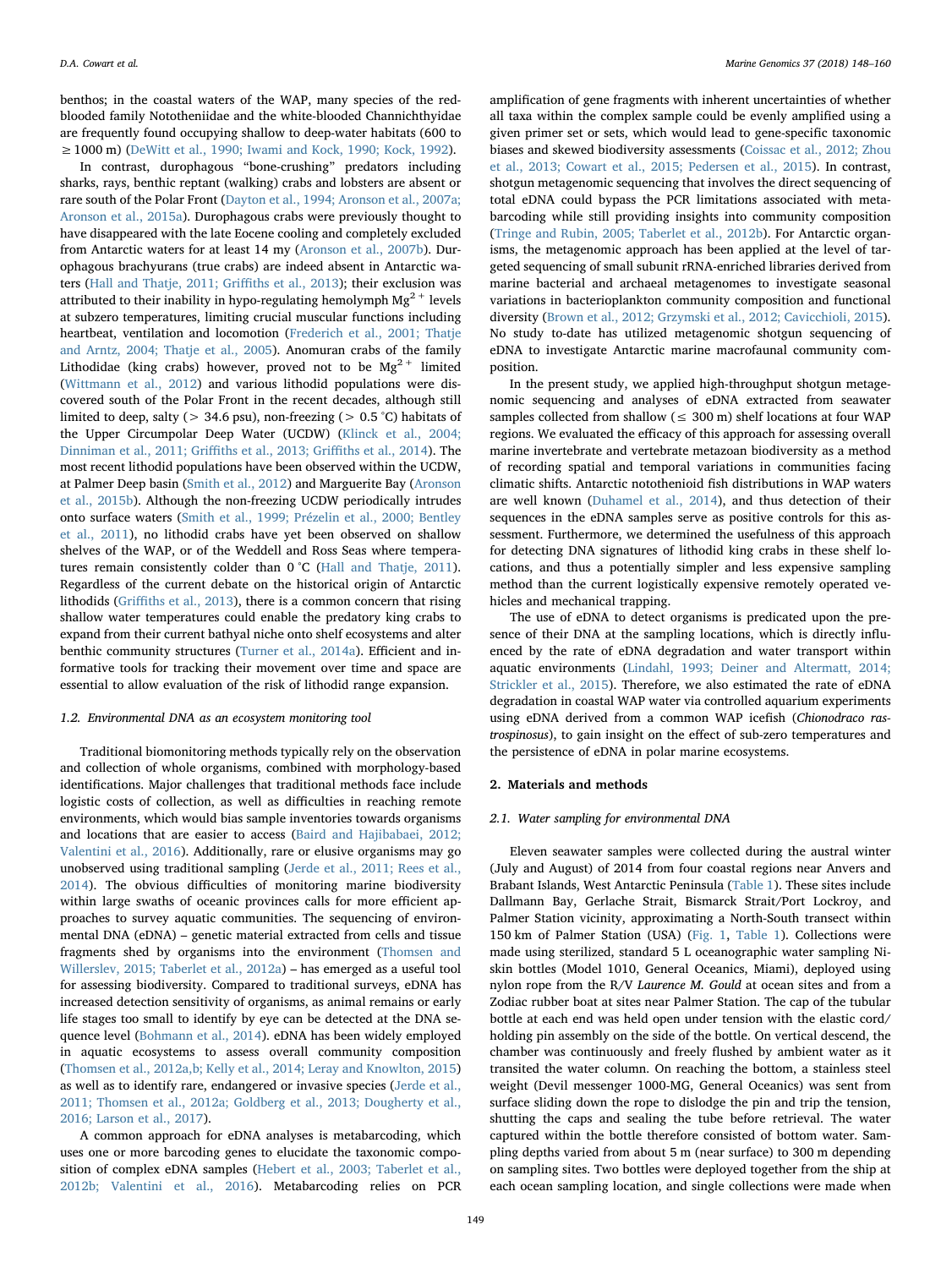#### <span id="page-2-0"></span>Table 1

Water samples collected from four regions along West Antarctic Peninsula. Sample number is a discrete number assigned to each collected water sample. eDNA that was recovered from half of a filter membrane was used for Illumina sequencing. Extracted eDNA from multiple water collections at a given region were pooled prior to sequencing.

| Region                            | Sample | Latitude<br>Longitude<br>Filtered volume per membrane (L)<br>Location |                          | Sample depth (m) |    |          |
|-----------------------------------|--------|-----------------------------------------------------------------------|--------------------------|------------------|----|----------|
| 1: Dallmann Bay                   | 049    | Dallmann Bay                                                          | $63^{\circ}$ 55'06.48" S | 62° 46'40.20" W  | 5  | 180      |
| 2: Gerlache Strait                | 035    | South Gerlache Strait<br>64° 48'33.42" S<br>63° 09'51.06" W<br>2.5    |                          |                  | 27 |          |
|                                   | 041    | South Gerlache Strait                                                 | 64° 44'33.72" S          | 63° 02'33.96" W  | 5  | 300      |
|                                   | 052    | South Gerlache Strait                                                 | 64° 47'06.78" S          | 63° 07'04.08" W  | 5  | 300      |
| 3: Bismarck Strait & Port Lockroy | 043    | Bismarck Strait                                                       | $64^{\circ}$ 52'23.16" S | 63° 39'17.28" W  | 5  | 250      |
|                                   | 045    | Port Lockroy                                                          | 64° 49'37.32" S          | 63° 31'42.42" W  | 5  | 65       |
| 4: Palmer Station vicinity        | 039    | Palmer Station 1                                                      | 64° 47'12.18" S          | 63° 58'19.02" W  |    | 27       |
|                                   | 040    | Palmer Station 2                                                      | $64^{\circ}$ 46'54.24" S | 64° 02'00.30" W  |    | 23       |
|                                   | 047    | North Humble Island                                                   | 64° 45'48.24" S          | 64° 05'23.22" W  | 5  | 27       |
|                                   | 048    | Litchfield Island                                                     | 64° 45'59.94" S          | 64° 05'59.94" W  | 5  | 27       |
|                                   | 053    | Palmer Station Boat Ramp                                              | 64° 46'28.08" S          | 64° 03'15.84" W  | 5  | $\geq 5$ |

sampling from the Zodiac around Palmer Station. Sampling from each location was performed days apart, and between collections, the bottle was thoroughly washed with a 10% bleach solution and Millipore Type 1 water, as per recommended decontamination protocols at the time, and up until more recently ([Deiner and Altermatt, 2014; Eichmiller](#page-10-11) [et al., 2014; Evans et al., 2016](#page-10-11)). We recognize that 50% bleach solution is now generally recommended, as per best practice guides for handling eDNA that were published following our collections (see[Goldberg et al.,](#page-11-17) [2016; Wilcox et al., 2016\)](#page-11-17). Once brought on board, samples were processed in a restricted lab space, and surfaces were cleaned with the bleach solution. Seawater from each collection was vacuum filtered through 47 mm diameter 0.45-μm pore size Whatman nylon membrane or Advantec mixed cellulose esters membrane to retain eDNA. All membrane filters were placed in individual sterilized 1.5 mL tubes and immediately stored at  $-20$  °C ([Goldberg et al., 2016\)](#page-11-17). eDNA extractions were performed for some of the filters at Palmer Station, and the remaining filters were returned on dry ice to the laboratory at the University of Illinois and kept at  $-80$  °C until DNA extraction was carried out.

## 2.2. Water sampling for estimating eDNA degradation rate

To estimate the rate of eDNA degradation in the WAP marine environment, two sterilized 20 L Nalgene® HDPE carboys were filled with seawater from a 2000 L flow-through tank housing live Antarctic icefish Chionodraco rastrospinosus. The tank was part of the Palmer Station aquarium facility and had a flow-through rate of approximately  $1.4 \text{ m}^3$ / h. Each carboy (labeled "A" and "B") was tightly capped to prevent leakage and submerged in the tank water to maintain internal seawater temperature as that of the ambient flow-through (mean of  $-1.04 \pm 0.12$  °C) for the 20-day duration, as monitored with an Onset Hobo Water Temperature Pro v2 data logger (Fig. S1). Each day, the

<span id="page-2-1"></span>

Fig. 1. Map of West Antarctic Peninsula (WAP) locations ( $n = 11$ ) and regions ( $n = 4$ ) from where water samples were collected for eDNA extraction and metagenomic sequencing.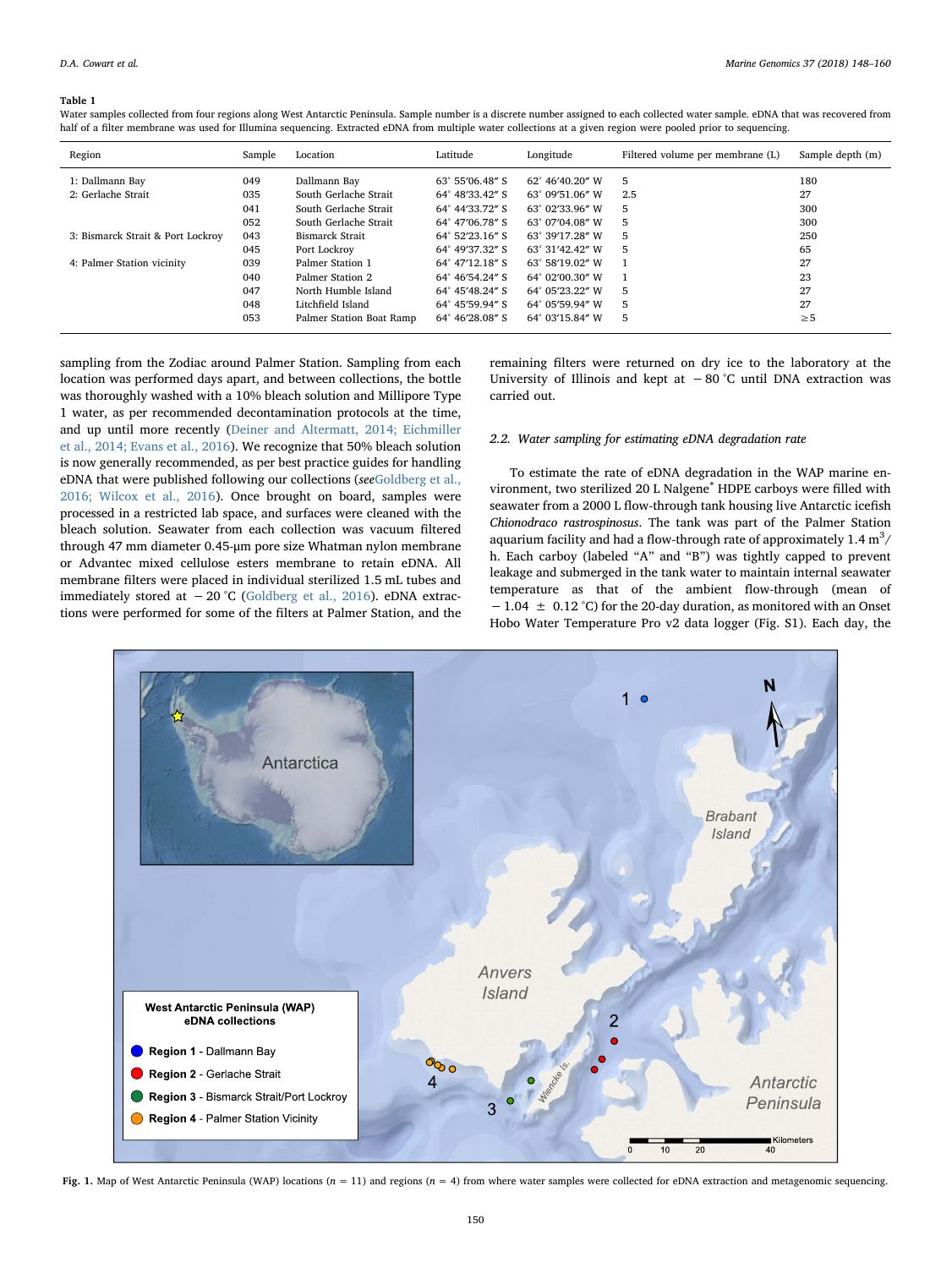carboys were removed briefly from the tank for sampling. The exteriors of the carboys were wiped with 70% ethanol and 10% bleach solution, then 1 L of seawater per carboy was carefully removed for vacuum filtration through 47 mm diameter, 0.45-μm pore size nylon membrane. Membranes were immediately stored at −80 °C until DNA extraction in a separate laboratory.

#### 2.3. eDNA extractions, library construction and sequencing

For both sampling series, eDNA was extracted from membrane filters following published protocol ([Thomsen et al., 2012b](#page-11-18)) with some modification (see File S1 - Protocol 1). Briefly, the filter was rolled up, cut into two halves, and each half was sliced into small pieces and placed in separate 1.5 mL tubes. About 0.2 g of Zirconia/Silica white beads (0.5 mm, Biospec Products, Bartlesville, USA) and 720 μL of ATL buffer from the Qiagen DNeasy Blood and Tissue Kit (Hildren, Germany) were added to each tube which was agitated in a Bullet Blender® Storm homogenizer (Next Advance, USA) at maximum speed for one minute, to free the eDNA into solution. The rest of the extraction process followed the Qiagen Kit protocol, with final elution of eDNA with 75 μL AE buffer for each sample. An aliquot of extracted DNA was electrophoresed on a 0.8% agarose gel and stained with ethidium bromide to visualize eDNA quality and size. Inclusion of extraction blanks showed no evidence of contamination. The concentrations of extracted eDNA were measured using a microplate (Epoch Take 3) spectrophomoter (BioTek, Winooski, VT). Extracted eDNA samples were then pooled by sampling region and used for library construction as follows: (1) Dallmann Bay, (2) Gerlache Strait, (3) Bismarck Strait and Port Lockroy and (4) Palmer Station vicinity ([Table 1\)](#page-2-0).

Construction of indexed shotgun metagenomic libraries and sequencing on the Illumina® HiSeq 2500 were carried out at the Roy J. Carver Biotechnology Center, University of Illinois at Urbana-Champaign (UIUC). The shotgun metagenomic DNA libraries were constructed from 250 ng of DNA. The eDNA samples were sonicated in a Covaris ME220 (Covaris, MA) to an average fragment size of 500 bp. Libraries were constructed with the Hyper Library Preparation Kit from Kapa Biosystems (Roche, CA). After ligation of uniquely barcoded adaptor to DNA fragments of each sample, the individual libraries were electrophoresed on a 2% agarose gel and DNA templates between 600 bp to 800 bp in length were recovered. The size selected libraries were amplified with 3 cycles of PCR and run on a Fragment Analyzer (AATI, IA) to confirm the absence of free primers and adaptor dimers, and the presence of DNA of the expected size range. Libraries were pooled in equimolar concentration and the pool was further quantitated by qPCR on a Bio-Rad CFX Connect Real-Time System (Bio-Rad Laboratories, Inc. CA). The pooled shotgun libraries were sequenced on one lane on an Illumina HiSeq 2500 for 250 nt from each end using a rapid TruSeq SBS kit version 2. The fastq read files were generated and demultiplexed with the bcl2fastq v1.8.4 Conversion Software (Illumina, San Diego, CA).

### 2.4. Bioinformatics workflow

We customized a bioinformatics pipeline for data processing and analyses (see[Fig. 2\)](#page-4-0). A list of executed commands for the pipeline is given in File S1 - Workflow 1. Raw reads were first processed with Trimmomatic v0.32 [\(Bolger et al., 2014\)](#page-10-12) to remove residual adaptor sequence, leading and trailing bases with low quality scores (< 8), and reads shorter than 36 bp after trimming. The cleaned reads were further evaluated for quality and adaptor contamination using FastQC ([Andrews, 2010](#page-10-13)). Forward and reverse reads were merged with PEAR (Paired-End reAd mergeR) v0.9.6 [\(Zhang et al., 2014\)](#page-12-2) using default parameters. To analyze the sequence datasets to the fullest extent, paired-end reads that did not overlap and merge were concatenated by joining the reverse complement of the reverse sequences to the end of their respective forward sequence.

Taxonomic information was then assigned based on BLAST matches to public sequence databases obtained from the National Center for Biotechnology Information (NCBI, [http://www.ncbi.nlm.nih.gov/\)](http://www.ncbi.nlm.nih.gov/) GenBank, release 220 (June 2017). Sequences were mapped to NCBI nucleotide databases in a successive order, implementing the "ublast" (blastn) algorithm of the 64-bit version of the USEARCH sequence analysis tool [\(Edgar, 2010](#page-11-19)). Reads remaining unassigned at each database step were carried forward to query the next database in the pipeline. The search order of the databases was as follows: mitochondrial genomes (to leverage less bias across metazoan phyla), "Antarctic metazoan" (a custom-built database composed of nucleotide sequences from Antarctic animals), the full nucleotide "nt" collection (with mitochondrial genomes and "Antarctic metazoan" sequences removed), UniVec (for elucidating any additional vector contamination), and "env nt" (nucleotide sequences obtained from environmental sequencing projects). The "Antarctic metazoan" database was compiled from publically available nucleotide sequences to leverage the greater specificity of this group and contained nearly 600,000 sequences from 167 species across 13 phyla, including Antarctic notothenioid fishes and lithodid king crabs that are of particular interest in this study (see Fig. S2 and the complete database in File S2). Following the nucleotide assignments, reads remaining unassigned were mapped against protein databases "env nr" (protein sequences obtained from environmental sequencing projects), and "nr" (non-redundant database) using the double index alignment of next-generation sequencing data program (DIAMOND v0.7.9) implementing the "blastx" command ([Bunch](#page-10-14)fink [et al., 2015\)](#page-10-14). All sequence assignments were performed using a fixed evalue threshold of 1e−<sup>5</sup> , and command parameters are detailed in Workflow 1. To provide a measure for the goodness of assignment for each sequence, the frequency of sequences versus resulting percent identities and e-values were plotted as histograms for nucleotide and protein datasets separately, using the 'hist' function in the R statistical program ([R Development Core and Team, 2014\)](#page-11-20). Reads remaining unassigned after the multi-database mapping were not analyzed further (see Fig. S3 for complete sequence mapping pipeline).

All sequence assignments were assessed with the aid of MEGAN6 (MEtaGenome Analyzer, [Huson et al., 2007\)](#page-11-21), using the lowest common ancestor (LCA) algorithm at stringent parameters to explore the taxonomic content of non-assembled metagenomic datasets. Sequences assigned to high taxonomic levels (Domain/Super Kingdom, Phylum, etc.) were counted from both nucleotide and protein assignments. However, due to the differences in reference database sensitivity (nucleotide vs. protein), and programs used for assignment (USEARCH vs. DIAMOND), we chose only the nucleotide assignments for downstream community analyses described below. All sequences grouped as metazoans in MEGAN were normalized by the regional dataset with the smallest number of sequences (Region 2 - Gerlache Strait) before being exported from MEGAN. Exported datasets were converted to presence or absence of taxonomically assigned putative molecular operational taxonomic units (MOTU) [\(Blaxter and Floyd, 2003](#page-10-15)), a definition for eukaryotic groups when only DNA sequence information is available. We acknowledge that MOTUs may not be unique to the taxon they match, and use the term "putative MOTU", as determining whether an MOTU is unique is an inherent and persistent issue when dealing with environmental sequence data and incomplete reference databases for taxonomic assignment. We chose the presence/absence criterion, as the number of sequences ascribed to a given MOTU do not necessarily reflect species abundance. This is due to various factors other than the number of individuals, such as the concentration of cells from any given taxon present in the water column at the time of sampling, which may affect the number of times a sequence can be observed.

As the eDNA samples were pooled by region for sequencing, the lack of replicates per region limited our ability to estimate species richness within regions, as well as to determine if significant differences in communities exist between regions using conventional analyses (AMOVA and PERMANOVA). Therefore, we used the Chao1 index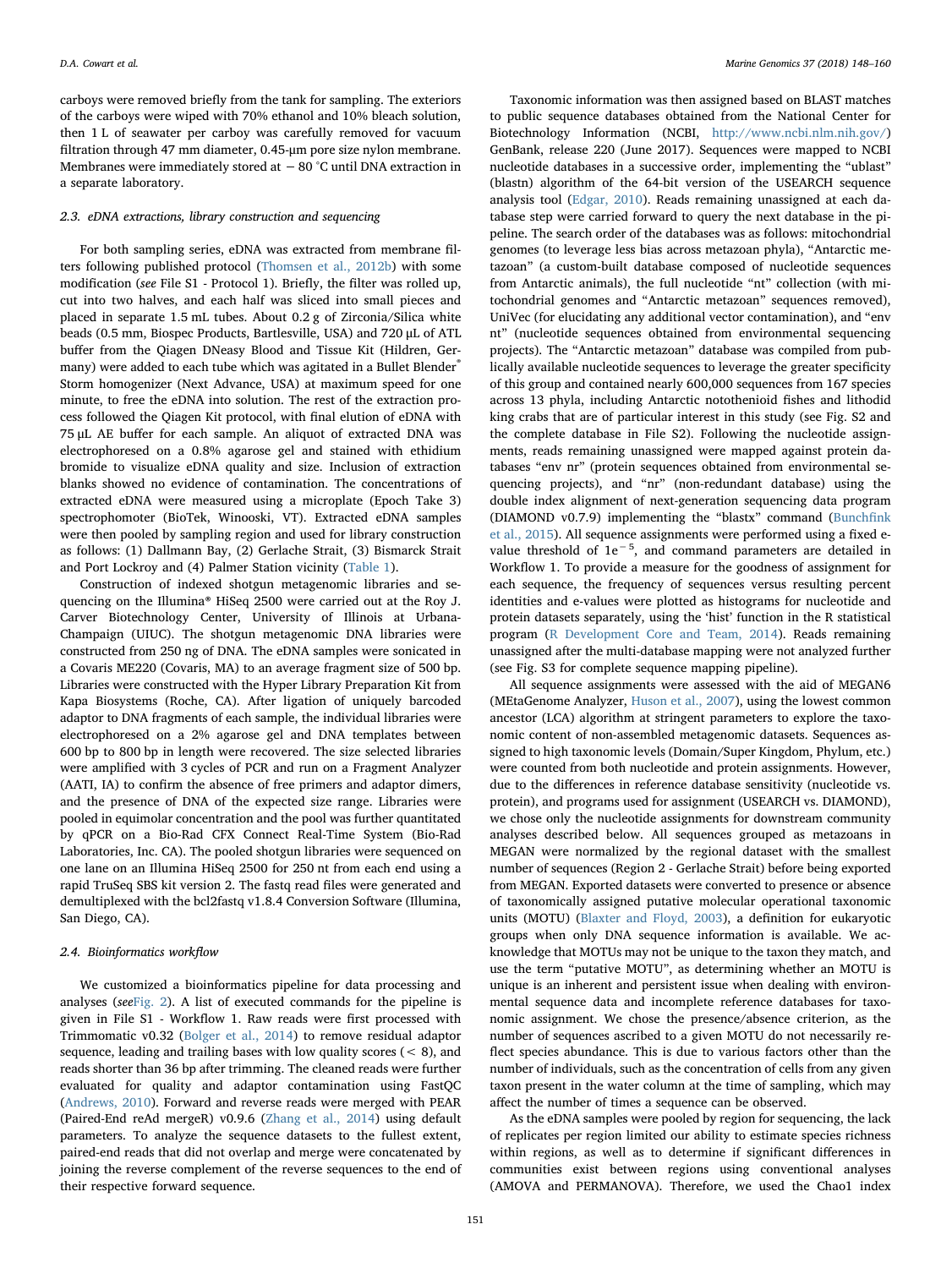<span id="page-4-0"></span>

Fig. 2. Custom-designed bioinformatics pipeline for analysis of eDNA metagenomic data. The main steps are shown in bold, followed by the performed tasks and software used to execute tasks (italicized).

([Chao, 1984\)](#page-10-16) to estimate overall species richness as the total number of putative MOTUs present in the entire community. The Chao1 index was calculated across all four regions combined using the specpool function within the vegan community ecology package (version 2.3-5, [Oksanen](#page-11-22) [et al., 2016](#page-11-22)), executed in R. To account for the proportion of species abundance in each region, the Shannon-Weaver index for diversity was calculated using the diversity function in vegan. To further assess species richness and determine whether the sequencing depth was sufficient to accurately characterize the metazoan community at the time of water collections, rarefaction curves were produced via the rarefy function. Finally, potential dissimilarities between regions in terms of putative MOTU composition was estimated using Slatkin's linearized Jaccard distances to minimize the weight given to "absence" values, and implemented using the vegdist function. The mid-point between the multiple sampling locations for Regions 2, 3, and 4 was calculated, prior to generating geographic distances between regions. Next, Slatkin's and geographic distances were used to generate a dissimilarity dendrogram based on UPGMA method via the hclust function, and the mantel function was used to assess (Pearson) correlation between community dissimilarities and geographic distances, at a significance threshold of 0.05.

## 2.5. Quantitative PCR (qPCR) assays to estimate eDNA degradation rate

Since the starting water was obtained from tank water holding the Antarctic icefish C. rastrospinosus, we estimated the decay rate of the mitochondrial ND2 (NADH dehydrogenase subunit 2) gene of this species as proxy for decay rate of total eDNA derived from the fish during the 20-day sampling time course. Candidate qPCR primers were designed against available full length ND2 sequences of C. rastrospinosus using Primer 3.0 v.0.4.0 ([Untergasser et al., 2012\)](#page-12-3) and synthesized (Integrative DNA Technologies, Coralville, IA). Candidate pairs were tested via end-point PCR amplification using genomic DNA of C. rastrospinosus in 50 μL reactions containing 1 μL of DNA, 1 μL of each primer (10 μM), 1 μL of dNTPs (10 mM), 5 μL of  $10 \times$  buffer, 0.25 μL of Taq Polymerase and  $40.75 \mu L$  of ddH<sub>2</sub>O. Cycling conditions were as follows: 3 min at 95 °C, 35 cycles for 50 s at 94 °C, 50 s at 55 °C, and 50 s at 72 °C, and a final extension of 3 min at 72 °C. To verify amplicon sequences as C. rastrospinosus ND2, PCR products were sequenced with ABI BigDye ver.3.1 chemistry (Applied Biosystems, Waltham, MA) and read on an ABI 3730xl sequencer at UIUC Keck Center for Comparative and Functional Genomics. The best primer pair (ant\_eDNA\_F5: 5′-TCG CTGTGTCAGTGTATGTCGC-3′ and ant\_eDNA\_R5: 5′-GGGCGGGTGCTT TTGCTCA-3′) produced a 70 bp amplicon, and was subsequently used for qPCR estimation of ND2 copy numbers.

To avoid cross-contamination, all qPCR preparations and assays took place in a different laboratory from where DNA extractions and end-point PCR assays were performed. Reactions were run in triplicate for all samples. Each 10 μL reaction contained 5 μL of iTaq™ Universal SYBR<sup>®</sup> Green Supermix (BIO-RAD<sup>®</sup>, Hercules, CA), 0.4 μL primer mix (200 nM of each primer), 4.1 μL of  $ddH<sub>2</sub>O$  and 0.5 μL of eDNA extract (none for negative controls). Reaction plates were run on a CTX Connect™ Real Time System (Optics Module, BIO-RAD® ) thermal cycler under the following cycling conditions: initial DNA denaturation and polymerase activation for 30 s at 95 °C, 40 cycles of denaturation at 3 s for 95 °C and annealing/extension for 40 s at 60 °C, followed by a melt curve analysis from 60 to 95 °C with a stepwise increase of 0.5 °C for 5 s. Full length (1047 bp) C. rastrospinosus ND2 sequence (accession HM165956) was synthesized (gBlock synthesis, Integrated DNA Technologies) and used as template for generating a standard curve. The 70 bp target amplicon starts at nucleotide position 627. Eight 10 fold serial dilutions of ND2 template (starting concentration of 10 ng/ μL) were produced and assayed in the same qPCR plate with the eDNA samples to provide a range of copy numbers (standards) for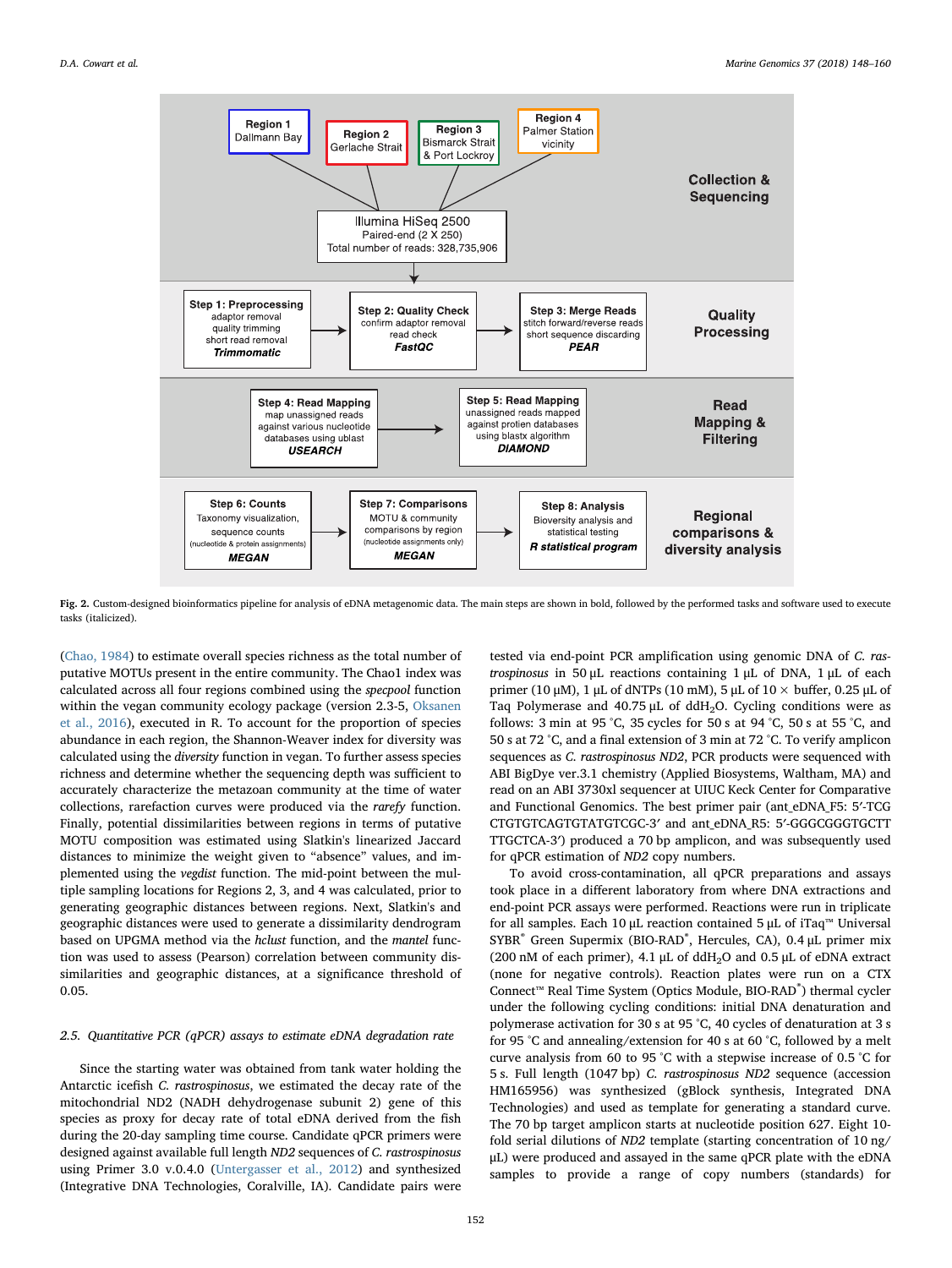quantification of the samples. Reaction efficiencies were between 98 and 99%, and  $R^2$  values for the calibration curves were  $> 0.98$ . None of the negative controls showed evidence of contamination among samples.

Final qPCR products from eDNA samples were size verified on agarose gel and were confirmed to be C. rastrospinosus ND2 by sequencing 10 reactions from each biological replicate (carboy A and B) with BigDye ver.3.1 as described above. Quantification cycle  $(C_q)$  values for each triplicate set were averaged and measured against the calibration curves to determine the number of C. rastrospinosus ND2 copies in the daily water eDNA samples, and the data were initially plotted to produce a decay curve (nls function in R, Fig. S4). A rate of ND2 degradation was estimated from the change in copy number per liter of sampled water over the 20-day time course, by using the slope of a linear regression line via the  $lm$  function in R. The linear model was generated after log-transforming the mean copy number, which showed a linear relationship between copy number and day. The predict function was implemented to estimate the number of environmental ND2 copies from the icefish that would be present at 25, 30 and 35 days, based on the model. Finally, eDNA half-life  $(t_{1/2})$  was calculated using the following equation ([Maruyama et al., 2014; Lance et al., 2017](#page-11-23)), where b is the rate of decay:

$$
t_{1/2} = \frac{\ln(2)}{b}
$$

#### 3. Results

#### 3.1. Sequence assignments

Our metagenomic eDNA sequencing produced a total of over 328 million raw reads from the four regions, with > 98% of reads from each region retained after quality processing (Table S1). The full metagenomic dataset for this project has been deposited at NCBI under SRA accession SAMN05421426. For each region, between 27% and 33% of the sequences matched entries in one of the seven databases (Table S2), representing approximately 10 to 15 million sequences taxonomically assigned per region. Histograms detailing the goodness of assignments for each region are detailed in Figs. S5 and S6.

Sequences were assigned to broad taxonomic groups for each region ([Fig. 3](#page-6-0)A, Table S2). Bacteria were the most frequently assigned domain, representing between 64% (Region 3, Bismarck Strait & Port Lockroy) to 70% (Region 1, Dallmann Bay) of all assignments (Table S2). Assignments to Eurkarya were the next most frequent, with 8 to 13% (Regions 2 and 3, respectively) of all identified sequences, followed by Archaeal assignments ranging between 6 and 10% (Region 4, and Region 1, respectively). Prior to normalization, the number of metazoan reads for each region totaled between 407,000 and 581,500 ([Table 2](#page-6-1)). In addition to the three domains of life, another prominent group – marine metagenomic sequences – emerged from each regional dataset, representing uncultured marine organisms obtained from environmental sampling of seawater (NCBI). The marine metagenomic group represented between 8 and 12% (Regions 1 and 2, respectively, [Fig. 3](#page-6-0)A, Table S2) of all assigned reads.

Within the Eukarya, ten most frequently assigned metazoan phyla emerged ([Fig. 3B](#page-6-0)). At Region 1, over 60% of all sequences assigned to metazoans were identified as chordates (Table S2). Chordates were followed by Mollusca, Arthropoda, Nematoda, and Platyhelminthes. Region 2 had the highest percentage of sequences matching to mollusks (46.50%), while Region 3 had the highest percentage of reads matching to arthropods (7.15%) and nematodes (2.62%). Region 4 had the highest percentage of reads matching to Platyhelminthes flatworms at 2.07% (Table S2). The remaining eight phyla (Priapulida, Nemertea, Rotifera, Brachiopoda, Hemichordata, Bryozoa, Ctenophora, and Nematomorpha) combined accounted for 0.04% of assigned sequences within each region.

Investigations at lower taxonomic levels revealed the presence of several classes and families at each region (Table S3). Chordates exhibited the highest number of classes, followed by arthropods, cnidarians, mollusks, and nematodes. At the familial level, arthropods and mollusks showed highest richness after the chordates. Within Chordata, Actinopterygii (boney fishes) was by far the largest class represented in the dataset, with over 600,000 sequences assigned across all four regions combined. For non-chordates, some notable Antarctic families identified included Syllidae (Exogone worms; > 11,000 sequences), Echinidae (Sterechinus urchin; > 7000 sequences), Spionidae (Spiophanes worms; > 3000 sequences), and Actiniidae (Isosicyonis anemonae: > 700 sequences).

## 3.2. Diversity and community comparisons

The number of putative MOTUs (molecular operational taxonomic units) uncovered was similar among regions, with Region 1 having a greater number (409) after sequence normalization while the maximum number of MOTUs across all four regions was 563 ([Table 2\)](#page-6-1). Community diversity was also similar across the regions, ranging between 5.81 at Region 3 to 6.01 at Region 1 [\(Table 2\)](#page-6-1). Overall species richness (Chao1) across the entire geographic area was 750  $\pm$  37.47 after normalization, providing a conservative estimate of the total number of species present in the community. Rarefaction curves quickly neared asymptotic values with the increasing number of sequences (Fig. S7), indicating that this dataset achieved extensive characterization of communities at each region at the time of sampling. Table S4 illustrates the number of putative MOTUs by phyla per region, with chordates, arthropods, nematodes and mollusks having the most assigned.

Regions 3 (Bismarck Strait/Port Lockroy) and 4 (Palmer Station vicinity) were found to be the most similar in terms of overall biological communities (Fig. S8), while Region 1 (Dallmann Bay) was identified as the most dissimilar community, in line with being the most geographically distant from the other three regions [\(Fig. 1\)](#page-2-1). Despite these findings, mantel testing failed to identify a significant relationship between community dissimilarities and geographic distances of the sampling regions ( $p = 0.125$ , Fig. S8).

### 3.3. Antarctic notothenioid fishes and lithodid king crabs

Taxonomic dendrograms produced with the aid of MEGAN6 illustrate the number of sequences and the percentage of those assigned, by region, to several Antarctic genera of the Notothenioidei sub-order ([Fig. 4\)](#page-7-0) and the decapod family Lithodidae [\(Fig. 5\)](#page-7-1). Nearly 150 sequences were assigned to the family Channichthyidae, including the icefish genus Chionodraco; most of the sequences originated from Regions 1 (Dallmann Bay) and 3 (Bismarck Strait/Port Lockroy). Additional families represented in the dataset include Artedidraconidae, Bathydraconidae, and Harpagiferidae, with a total of  $\sim$  150 sequences assigned, predominately originating from Regions 1, 2 and 3. The remaining sequences were assigned to the red-blooded fishes of Nototheniidae: Notothenia ( $n = 556,358$ ), followed by Trematomus ( $n = 108$ ) and *Dissostichus* ( $n = 168$ ). Sequences assigned to *Notothenia* were well represented across each region, though those originating from Region 3 (Palmer Station vicinity) were the most common. For the crustacean order Decapoda, nearly 900 sequences were assigned across all regions combined. From these, sequences specific to king crabs included a total of 50 sequences assigned to the genus Neolithodes, originating from Regions 1, 2 and 4.

#### 3.4. eDNA degradation rate

The use of a 70 bp DNA sequence of the ND2 gene from the icefish C. rastrospinosus provided a proxy for estimating a rate of eDNA degradation in Antarctic WAP marine shelf environment. The ND2 fragment derived from eDNA samples from carboys A and B exhibited a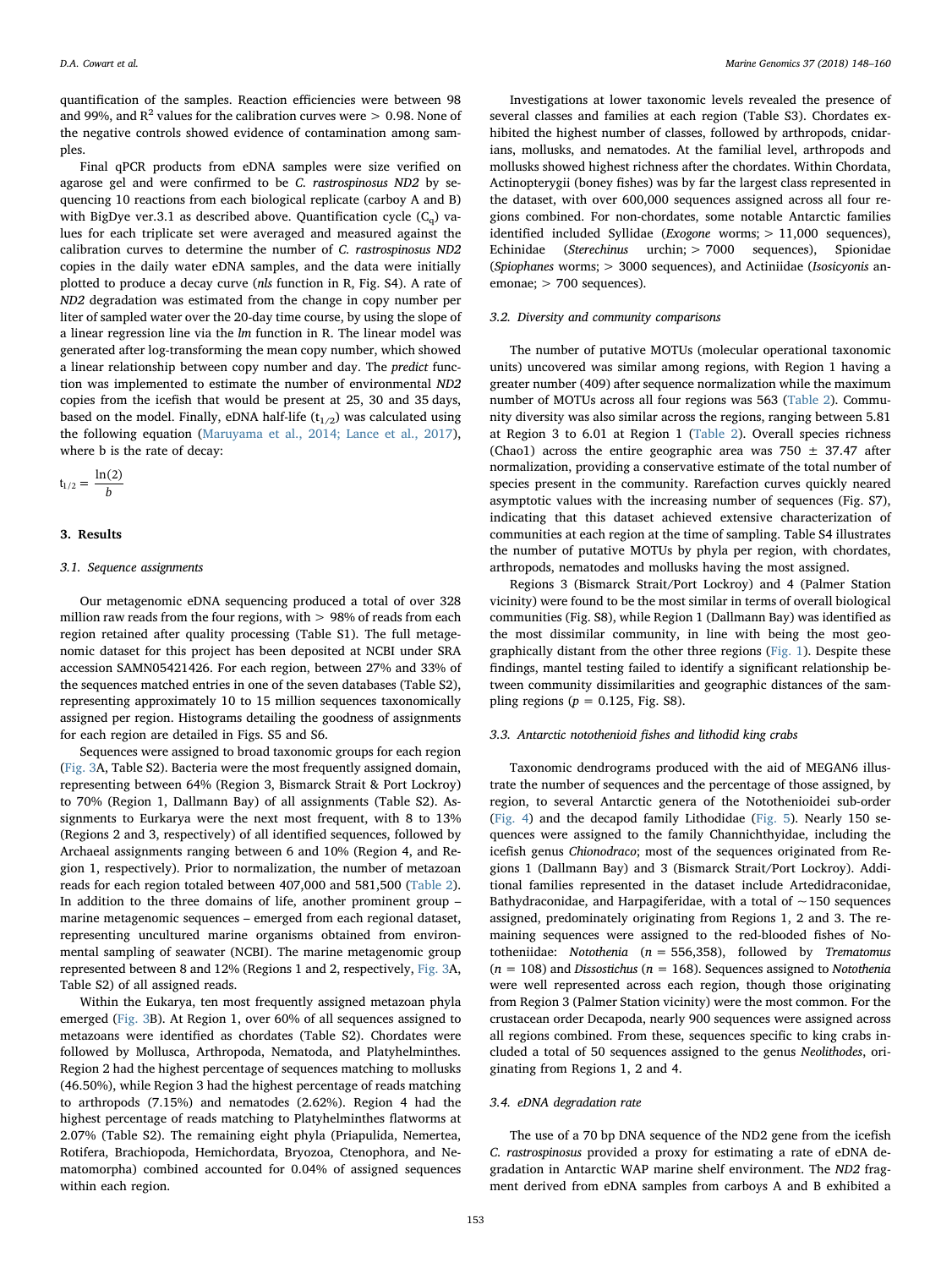<span id="page-6-0"></span>

Fig. 3. (A) Percentage of sequence reads assigned to domain or other categories, by sampling region. The 'Environmental samples' category refers to reads matching uncultured organisms from various environmental samples in the database, while 'Artificial' refers to vector sequences and synthetic constructs. Reads assigned to 'Marine metagenome" represent uncultured organisms originating from marine environmental samples, while 'Other metagenome' represent those specific to sediment, microbial mats, freshwater, mine drainage, saltern, and sand stromatolites. (B) Percentage of sequence reads assigned by region, to the ten common metazoan phyla. The 'Others' category includes the following less common phyla: Priapulida, Nemertea, Rotifera, Brachiopoda, Hemichordata, Bryozoa, Ctenophora, and Nematomorpha.

pattern of exponential decay over time (Fig. S4), with initial copy numbers at 25,374 and 46,314, respectively, decreasing to 161 and 196 by day 20 (Table S5). The linear regression model identified an esti-mated rate of degradation of 0.234 day<sup>-1</sup> ([Fig. 6](#page-7-2)), as well as a significant relationship between copy number and time in number of days  $(p < 0.001)$ . Finally, an eDNA half-life of 37.2 h was calculated, based on the exponential decay model (Fig. S4).

## 4. Discussion

The inherent logistic difficulties of accessing the remote Antarctic ecosystems calls for cost-effective and comprehensive tools for the appraisal of community biodiversity facing a changing climate. The relative ease in which eDNA sampling can be performed aids researchers seeking to understand how biological communities may be impacted by environmental changes. The West Antarctic Peninsula (WAP) is the

fastest warming region in Antarctica where the need to assess effects of ocean warming on local biological communities is urgent, making this region a compelling candidate for biodiversity assessment and monitoring by means of eDNA surveys. In the present study, we applied – to our knowledge – the first metagenomic shotgun sequencing of eDNA recovered from seawater at four WAP coastal regions and analyzed the massive sequence datasets to assess overall macrofaunal community composition at these sites. We compiled a bioinformatics pipeline that integrated multiple data filtering steps and assignment thresholds to limit false positive detection of animal taxa.

Our metagenomic sequence datasets allowed for the detection of several signature resident fauna including members of the predominant notothenioid clade of fishes [\(Fig. 4\)](#page-7-0), as well as common benthic in-vertebrate groups ([Fig. 3](#page-6-0)B). However,  $\lt$  3% of reads assigned to metazoans matched to animal phyla known to have high abundance and species richness in the Antarctic benthos, including echinoderms,

#### <span id="page-6-1"></span>Table 2

Comparisons of the number of metazoan sequence reads, putative Molecular Taxonomic Units (MOTUs) and Shannon-Weaver diversity across regions. Total number (n) of putative MOTUs across all regions was 563. Regional datasets were normalized by the dataset with the smallest number of metazoan sequences (Region 2), and N<sub>abs</sub> and N<sub>norm</sub> refer to the absolute and normalized values, respectively.

|                            | Region 1      |            | Region 2        |            | Region 3                     |            | Region 4                |            |
|----------------------------|---------------|------------|-----------------|------------|------------------------------|------------|-------------------------|------------|
|                            | Dallmann Bay  |            | Gerlache strait |            | Bismarck strait/Port Lockroy |            | Palmer station vicinity |            |
|                            | $N_{\rm abs}$ | $N_{norm}$ | $N_{\rm abs}$   | $N_{norm}$ | $N_{\rm abs}$                | $N_{norm}$ | $N_{\rm abs}$           | $N_{norm}$ |
| Reads                      | 581,488       | 408,015    | 407,967         | 407,967    | 563,923                      | 407,976    | 495,038                 | 407,974    |
| Putative MOTUs $(n = 563)$ | 409           | 409        | 340             | 339        | 334                          | 334        | 389                     | 389        |
| Shannon-Weaver             | 6.01          | 6.01       | 5.83            | 5.83       | 5.81                         | 5.81       | 5.96                    | 5.96       |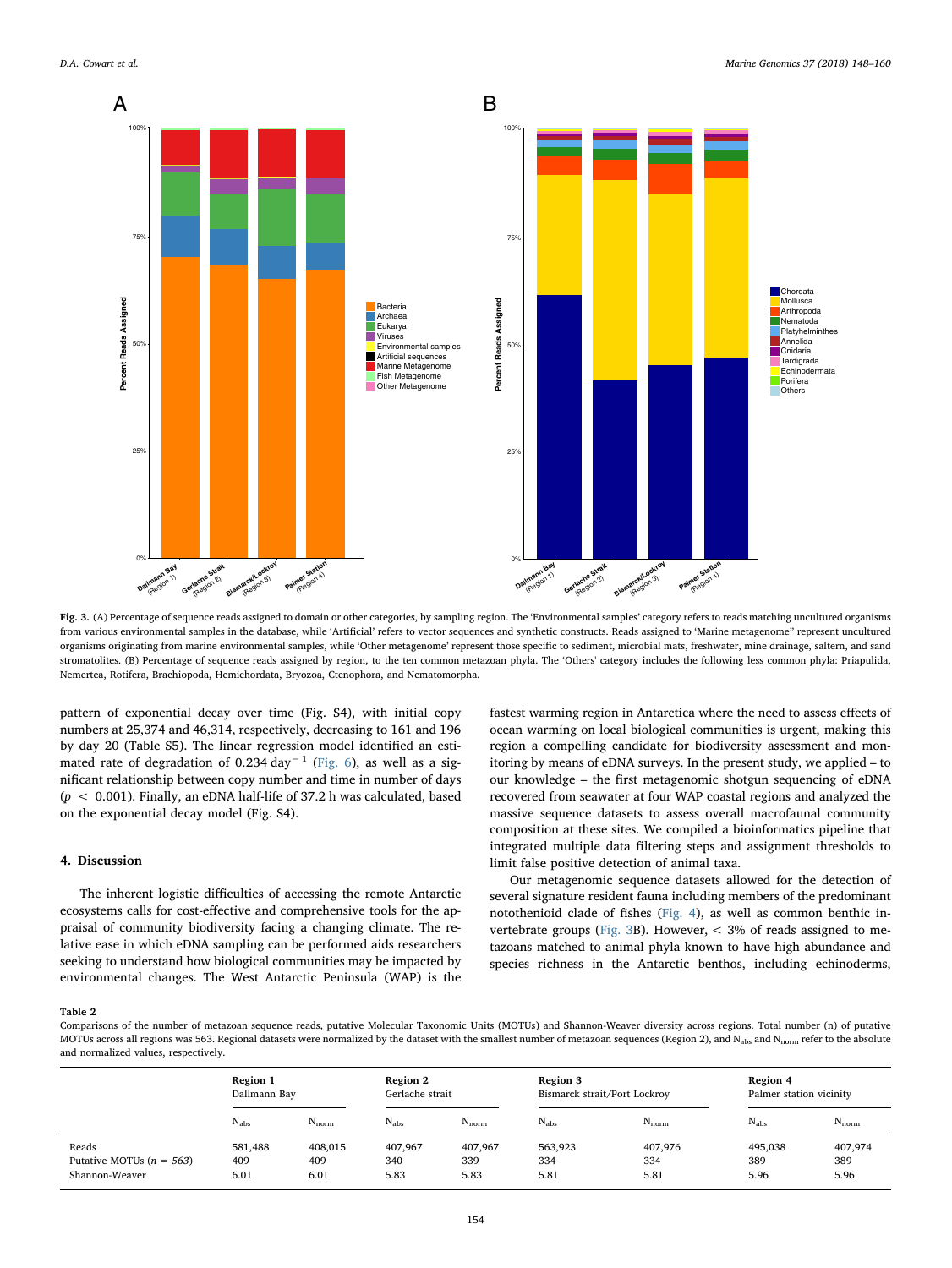<span id="page-7-0"></span>

Fig. 4. Taxonomic dendrograms identifying the percentage of sequence reads assigned by region to genera of Notothenioid fishes. Number of assigned sequence reads (n) are given below each genus. Note: circle sizes are not proportional to the number of sequence reads.

annelids, and porifera sponges [\(Fig. 3B](#page-6-0), Table S2). The poor representation of these groups might have resulted from three possible causes: (1) their eDNA was present in low concentrations at locations sampled at the snapshot in time; (2) their eDNA was present in sufficient quantity, but resulting sequence reads were either not recognized as matching to taxa in databases (due to absence of closely related taxa in the database) or not informative enough to assign proper matches (due to absence of homologous fragments in the sample); and (3) eDNA was present in sufficient quantity, but not captured by our sample processing methodology (i.e. DNA not retained on the filters or fragments too degraded to be captured in constructed libraries).

Previous studies have attested to the incompleteness and uneven representation of some taxa in public nucleotide databases as causes for skewed taxonomic assignment ([Berney et al., 2004; Dayrat, 2005; Kvist,](#page-10-17) [2013\)](#page-10-17). For instance, [Kvist \(2013\)](#page-11-24) investigated the number of unique taxon labels associated to the mitochondrial Cytochrome c Oxidase subunit 1 (COI) gene fragment, a widely used barcoding marker ([Hebert](#page-11-13) [et al., 2003](#page-11-13)), as a proxy for estimating biodiversity coverage in two major databases − NCBI and Barcode of Life Data System (BoLD). Kvist identified that bryozoans, platyhelminthes worms and nematodes were highly underrepresented in these databases when compared to their numbers of recognized species, while other phyla with Antarctic

<span id="page-7-1"></span>

Fig. 5. Taxonomic dendrograms identifying the percentage of sequence reads assigned by region to Decapods and family Lithodidae (king crabs). Number of assigned sequence reads (n) are given below the order and genus. Note: circle sizes are not proportional to the number of sequence reads.

<span id="page-7-2"></span>

Fig. 6. Linear regression illustrating the relationship between the number of C. rastrospinosus eDNA copies per liter of seawater (log-transformed) and Day, for two carboys. The regression line shows a significant trend  $(p < 0.001)$  and gray shading indicates 95% confidence intervals. See Table S5 for cycle quantification  $(C_q)$  and eDNA copy numbers.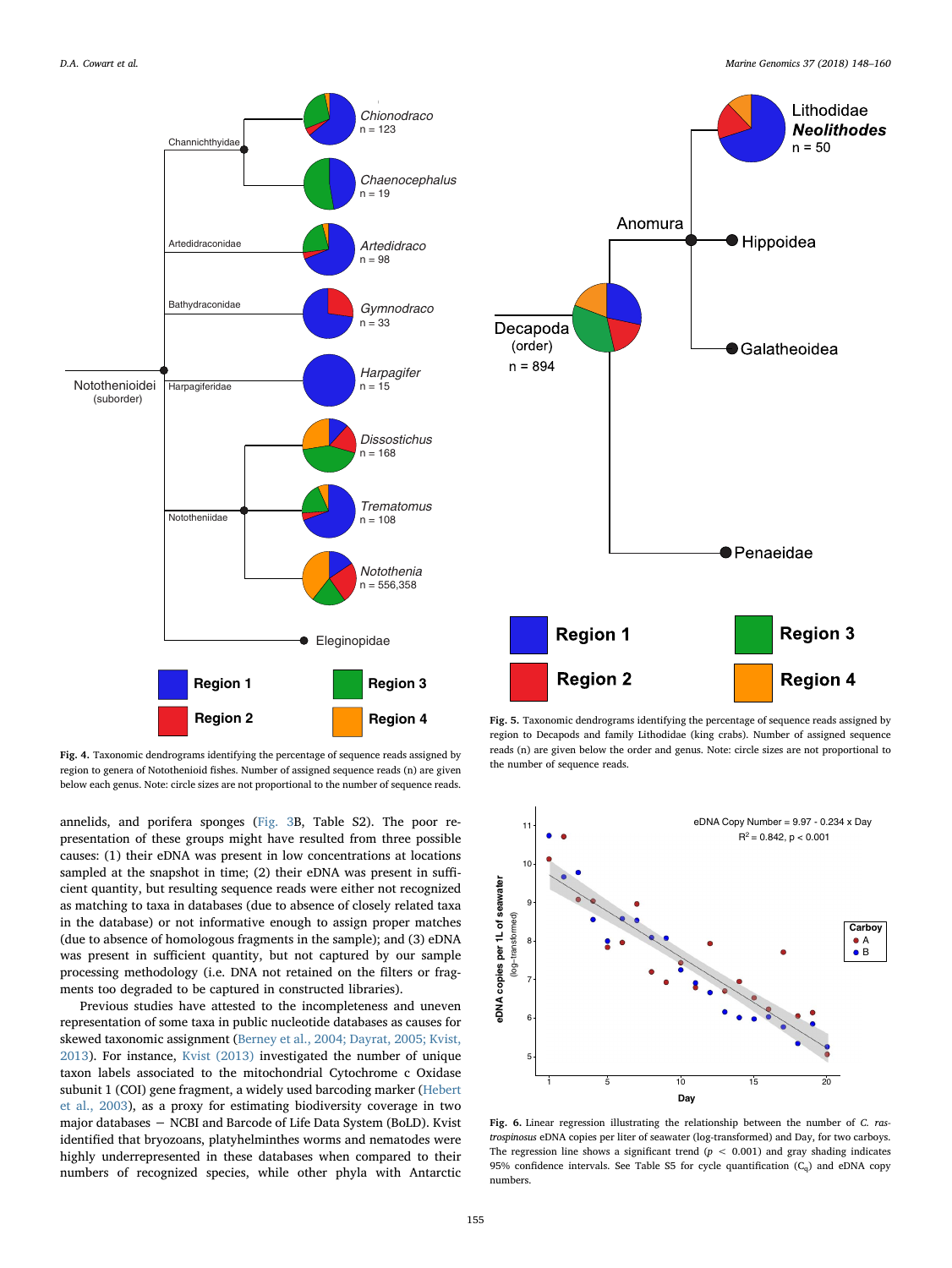representatives (echinoderms, cnidarians and porifera sponges) had moderate barcode coverage. In contrast, platyhelminthes worms and nematodes were some of the most commonly assigned phyla in our dataset, though it should be mentioned that reads assigned to each group likely originated from genomic DNA fragments rather than mitochondrial COI. Several phyla that are known to be speciose in Antarctic waters (annelids, echinoderms, bryozoans, and poriferans, [Clarke](#page-10-18) [and Johnston, 2003\)](#page-10-18) were either moderately or poorly represented in our dataset (Table S4). This indicates these particular groups are likely lacking high sequence representation in public databases, which are more heavily populated with specific gene regions of taxa that are easier to collect and/or better studied. The problem is further amplified by the holistic nature of the whole metagenomics approach in which both coding and non-coding DNA are present in the complex eDNA sample, yet not all have complements in public databases. In 2010, the Census of Antarctic Marine Life (CAML) initiative was launched to survey Antarctic fauna for the purposes of augmenting taxonomic databases. Additionally, the Register of Antarctic Marine Species (RAMS, [De Broyer et al., 2011\)](#page-10-19) and Polar Barcode of Life (PolarBOL) databases were created to provide inventories of species occurring in the Antarctic. Of these three repositories, PolarBOL is the sole sequence archive and it contains only COI barcodes of Antarctic organisms. This situation limits the amount of informative assignments that can be made using metagenomic datasets, demonstrating that the continued augmentation of reference databases beyond barcode sequences is necessary to bring us closer to assigning identifications to unknown sequences.

With regard to the recovery of eDNA that also affects taxonomic detection outcome, [Deiner et al. \(2015\)](#page-10-20) found that the choice of eDNA capture method (i.e. water filtering vs precipitation) and eDNA extraction protocols can impact the detection rates of macrofaunal biodiversity in freshwater systems. Notably, a combination of filtration and the use of the DNeasy kit (Qiagen) allowed for the highest detection of eukaryotic diversity [\(Deiner et al., 2015\)](#page-10-20), which was the protocol implemented in our study. This was also used for seawater samples ([Thomsen et al., 2012b; Thomsen et al., 2016](#page-11-18)), thus we have used a currently best-supported method for capturing biodiversity in marine samples.

### 4.1. Antarctic marine metazoan community assessments

Within the present dataset, we identified sequences matching to several members of the Notothenioidei sub-order, including the redblooded notothenioid genera Notothenia, Trematomus and Dissostichus, as well as the icefish genera Chionodraco and Chaenocephalus ([Fig. 4](#page-7-0)), each of which have species occurring along the WAP coast ([Duhamel](#page-11-15) [et al., 2014\)](#page-11-15). The largest number of sequence reads was assigned to the genus Notothenia, possibly from the species Notothenia coriiceps, which are plentiful along the WAP shelf at shallow depths, and from N. rossii, the next most common species ([DeWitt et al., 1990\)](#page-11-2). While the large number sequences assigned to Notothenia could indicate high concentrations of Notothenia eDNA in the water samples, it may also reflect a bias arising from the presence of a draft genome for N. coriiceps (RefSeq NC\_015653.1, [Shin et al., 2014\)](#page-11-25), the only notothenioid whole genome sequence in the public domain. When sequences from other nototheniid taxa within the eDNA samples are poorly represented or absent in the database, homologous matches would become assigned to the nearest relative having most abundant available data, i.e. N. coriiceps. Nonetheless, the definitive detection of eDNA of both redblooded and white blooded notothenioids known to occur along WAP coastal locations is positive support of the utility of eDNA to capture signatures of endemic fauna.

Our metagenomics data additionally revealed between 339 and 409 putative MOTUs, as well as high levels of species diversity at the four WAP regions [\(Table 2\)](#page-6-1). While within community inferences cannot be made due to lack of sampling replicates within each region, rarefaction curves approached the asymptote (Fig. S7), indicating that the metagenomic sequencing approach was extensive enough for characterizing marine metazoan communities at the specific time of col**lection** 

Responding to the need for a modern database compiling Antarctic species, Griffi[ths et al. \(2011\)](#page-11-26) introduced SCAR-Marine Biodiversity Network (SCAR-MarBIN, [www.scarmarbin.be\)](http://www.scarmarbin.be), a centralized inventory for Antarctic marine biodiversity. In a biogeographic analysis of fauna, Griffiths and colleagues provided numbers of known species within 3° latitude by 3° longitude grid cells. Within the same geographic range and depth encompassing our sampling locations, 443 species have been reported thus far [\(De Broyer and Koubbi, 2014;](#page-10-3) Ocean Biogeographic Information System, OBIS: <http://www.iobis.org/>). Comparatively, our metagenomics approach identified a total of 563 putative MOTUs ([Table 2](#page-6-1)) in addition to a species richness estimate of  $750 \pm 37.47$ across the four regions. Thus, it appears that even within the very limited time frame when water samples were collected, our eDNA sequences recovered similar levels of known diversity. Furthermore, we identified 27–31 possible MOTUs assigned to Nematoda (Table S4), a phylum known to be speciose but under-sampled in the Antarctic [\(De](#page-10-19) [Broyer et al., 2011](#page-10-19)). Our numbers compared to  $< 16$  known species from the same geographic sector [\(Ingels et al., 2014](#page-11-27)), supporting the use of this method for uncovering hidden biodiversity of small organisms. Prior underestimates of species diversity are likely due in part to small, cryptic and/or invertebrate taxa ([Bringloe et al., 2016](#page-10-21)), but molecular-based tools such as metabarcoding have helped to improve discovery of previously missed taxa by traditional/morphological approaches ([Hajibabaei et al., 2007; Valentini et al., 2008\)](#page-11-28).

### 4.2. Signatures of king crab eDNA: actual presence or influence by currents?

The cooling of the waters surrounding the Antarctic continent that began 35 my was hypothesized to have led to the extinction and subsequent exclusion of durophagous crabs due to limitations on their physiological performance imposed by low temperatures ([Dayton et al.,](#page-10-4) [1994; Aronson et al., 2007a; Hall and Thatje, 2011](#page-10-4)). However, populations of lithodid king crabs have been found to occur in the nonfreezing deep waters of Ross, Amundsen and Bellingshausen Seas south of the polar front ([Ahyong and Dawson, 2006\)](#page-10-22), including most recent observations at > 800 m bottoms along the Western Antarctic continental slope (Smith [et al., 2012; Aronson et al., 2015a; Smith et al.,](#page-11-6) [2016\)](#page-11-6). Whether lithodids reinvaded or endured cold Antarctic waters is an ongoing debate (Griffi[ths et al., 2013](#page-11-8)). Regardless, contemporary trends of rising sea temperature have spurred general concerns that these benthic predators may invade warming shallow shelf habitats, upending rich benthic communities that developed in their absence ([Thatje et al., 2005](#page-11-29)).

We identified sequences matching to lithodid crabs in the eDNA isolated from our shallow ( $\leq$  300 m) shelf water samples at four regions within 124 km from Palmer Station ([Figs. 1 and 5](#page-2-1)). Reads identified as Neolithodes originating from Palmer Station vicinity (Region 4) suggests the potential presence of Neolithodes yaldwini, which had been observed and collected from the Palmer Deep basin [\(Smith et al., 2012\)](#page-11-6), approximately 15 km from Region 4. In addition to sequences matching specifically to Lithodidae, a larger number of sequences assigned to the order Decapoda [\(Fig. 5](#page-7-1)) may contain additional lithodid sequences that failed to become assigned to king crabs as a result of fragmented/degraded sequence or the shortage of lithodid homologs in public databases and were thus assigned to the nearest decapod taxa. Targeted testing by implementing genetic markers designed specifically for king crabs would help increase the accuracy of eDNA detection and help to provide estimates of biomass and abundance, as demonstrated recently in fish, [\(Takahara et al., 2012; Yamamoto et al., 2016\)](#page-11-30) and crayfish ([Dougherty et al., 2016\)](#page-11-31). It is unclear whether the presence of lithodid sequences in our WAP eDNA indicates that Palmer Deep king crab is present in the shallower shelf regions sampled in this study, or more likely, that their eDNA fragments were transported by ocean currents to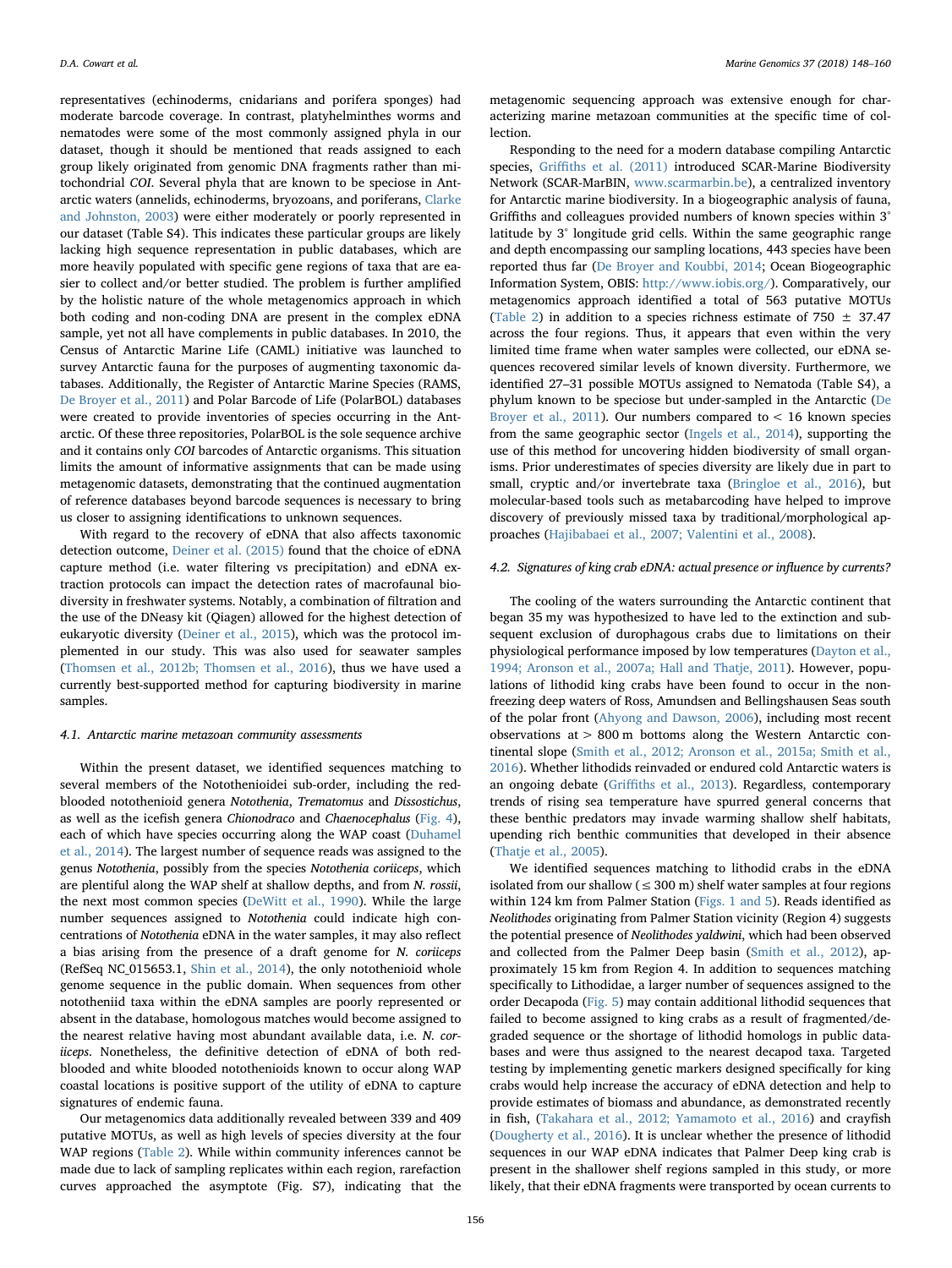our sampled locations and depths. A combination of known crab sightings, estimates of how long eDNA may persist in Antarctic waters, as well as knowledge of oceanic current dynamics of WAP that would contribute to transporting eDNA (discussed below) is necessary to evaluate these two alternate hypotheses. Additional regular water collection campaigns for eDNA analyses could be integrated as a part of ongoing monitoring programs such as the Long Term Ecological Research (LTER), to provide corroborating data and help boost the reproducibility and reliability of species discovery by eDNA analyses.

## 4.3. eDNA degradation and transport in the Antarctic marine environment

The rate of eDNA degradation in aquatic environments depends on the complex interactions of various abiotic and biotic factors including salinity, pH, intensity of UV radiation, temperature, microbial activity and the density of individuals, making the estimation of actual rates of degradation difficult [\(Strickler et al., 2015; DeJean et al., 2011](#page-11-32)). In the absence of controlled mesocosm experiments designed to mimic the natural environment, we kept two closed carboys of aquarium water that previously housed the icefish C. rastrospinosus in ambient flow through aquarium to maintain natural environmental temperatures. As a proxy for estimating eDNA degradation in the Antarctic, we followed the copy number of an amplified ND2 fragment from C. rastrospinosus eDNA over a 20-day time course. The icefish ND2 decay kinetics is exponential (Fig. S4, Table S5) similar to eDNA degradation in nonfreezing fresh and marine environments ([Thomsen et al., 2012b;](#page-11-18) [Strickler et al., 2015; Lance et al., 2017; Barnes et al., 2014](#page-11-18)). The icefish *ND2* had a degradation rate of 0.234 day $^{-1}$ , with quantifiable copies at day 20 [\(Fig. 6](#page-7-2), Table S5). Predictive calculations show that at days 25, 30 and 35, approximately 57, 17, and 5 copies of ND2 would still remain in the environment. In contrast and using similar methodology, [Thomsen et al. \(2012b\)](#page-11-18) identified degradation rates of 0.701and 0.322 for two temperature marine fish, whose eDNA was no longer detectable after only one and seven days, respectively. Further, we obtained an eDNA half-life of 37.2 h. These findings support that DNA degradation is substantially slower in the subzero Antarctic waters than in temperate waters, likely due to longer preservation of DNA at colder temperatures [\(Lindahl, 1993; Shapiro, 2008](#page-11-16)). Factors that influence eDNA transport and degradation in the natural environment have major implications for biodiversity monitoring efforts that rely on eDNA protocols, as natural processes could disperse eDNA, limiting the ability to detect specific taxa within a narrow window of time [\(DeJean et al.,](#page-10-23) [2012\)](#page-10-23). Additionally, the chances of encountering "false positive" data (eDNA detected where the target species is not present, [Bohmann et al.,](#page-10-8) [2014\)](#page-10-8) further complicates these investigations and underscores the necessity of understanding water mass movement as it pertains to eDNA assessments. At the WAP, water mass circulation patterns are complex, owing to the unique bathymetric terrain that resulted from ice scouring ([Hofmann et al., 1996](#page-11-33)). Below the cold Antarctic Surface Water (AASW) lies the Circumpolar Deep Water (CDW), whose upper layer frequently intrudes onto shallower shelf environments and mixes with the AASW ([Howard et al., 2004; Mo](#page-11-34)ffat et al., 2009). This frequent intrusion of CDW onto the shelf could entrain eDNA of king crabs from their deep bathyal habitats such that it could be detected at much shallower (≤300 m) depths of our sampled sites even if the animals themselves are not physically present.

Current velocities and directions at the WAP vary with location, depth and season ([Savidge and Amft, 2009\)](#page-11-35). At our sampling locations, the Gerlache Strait Current is the main surface current (< 400 m) that flows over the shelf past Anvers and Brabant Islands [\(Fig. 1\)](#page-2-1) at speeds that can exceed 30 cm s<sup> $-1$ </sup> ([Zhou et al., 2002](#page-12-4)). Using our estimated rate of degradation, we predicted that 57 copies of eDNA would be present after 25 days, which is above the 25 copy limit of detection identified by [Thomsen et al. \(2012b\).](#page-11-18) Coupling this information with known current velocities suggests that detectable amounts of eDNA traveling at 30 cm s−<sup>1</sup> may be dispersed as far as 648 km from its source in 25 days.

Moreover, our four locations have a maximum distance of 124 km between them (Dallmann Bay and Palmer Station vicinity), which suggests that eDNA could be transported to these locations in as little as 5 days. We note that our experimental decay rate estimate involves higher initial concentrations of eDNA (from aquarium water holding many fish) than what may typically be found in the natural environment, and it also did not fully account for the degradation potential of differing DNA types, nor the complexities of the water currents directions at slower speeds. For example, nuclear DNA has been found to degrade faster than mitochondrial DNA [\(Murgia et al., 1992; Allentoft](#page-11-36) [et al., 2012](#page-11-36)), as the double mitochondrial membrane may resist lysis ([Turner et al., 2014b\)](#page-11-37). Estimating degradation rates of nuclear eDNA fragments to compare against mitochondrial DNA rates would provide a wider understanding of factors controlling the persistence of different eDNA types in the aquatic environment. Finally, it is necessary to continue to integrate hydrodynamic data and mathematical modeling techniques into eDNA studies to provide more accurate estimates of eDNA movement and residence time at the Palmer Archipelago and elsewhere in the Southern Ocean.

#### 4.4. Relative merits of eDNA sequencing vs. traditional survey approaches

Whole metagenomic shotgun sequencing is envisioned to circumvent taxonomic biases and amplification artifacts of genetic marker based PCR methods, as well as to expand taxonomic detection ability beyond the limit of single gene regions. In the present study, we applied metagenomic shotgun approach to identify a wide range of organisms, focusing on metazoan animal groups that are known to the Antarctic ([Fig. 3](#page-6-0), Table S2). Our approach uncovered several thousand sequences assigned to the endemic Notothenioid fishes [\(Fig. 4](#page-7-0)), supporting the usefulness of the approach for detecting taxa known to be present in the ecosystem. However, metagenomic studies are also subject to certain limitations, most notably the reliance upon properly curated and comprehensive reference databases for taxonomic identifications (discussed above). This dependence reveals the inextricable link between molecular-based and traditional sampling efforts [\(Pedersen et al.,](#page-11-38) [2015\)](#page-11-38), and that metagenomic sequencing of eDNA can first and foremost serve as informative and corroborative complement to traditional monitoring programs, particularly at remote ecosystems such as the Antarctic and deep-sea.

Environmental DNA as a tool for biodiversity monitoring has additional benefits over traditional approaches in enabling discovery of species diversity and richness independent of morphology-based taxonomic assignments ([Blaxter and Floyd, 2003](#page-10-15)). The analysis of distinct taxonomic units (OTUs or MOTUs), rather than Linnaean species assignments, may uncover small (i.e. meiofaunal) or rare taxa that may be missed by surveys that require observation and physical collection of whole organisms [\(Thomsen et al., 2015](#page-11-11)). For example, through our sequence assignments we identified several putative MOTUs assigned to the nematodes (Table S4), a group that typically falls within the meiofaunal size range and is under-sampled in the Southern Ocean. It must be stated, however, that traditional surveys typically provide less ambiguity with regards to the presence and the identity of a particular organism and therefore, the risk of detecting false positives is less than with eDNA methods [\(Bohmann et al., 2014\)](#page-10-8). Additionally, eDNA methods do not currently provide supplementary information on the size, developmental stages or sex of the organism being detected ([Valentini et al., 2016](#page-12-5)).

The costs associated with high-throughput sequencing of eDNA can also be less than traditional methods; however, this is largely dependent upon the ecosystem of interest [\(Sigsgaard et al., 2015](#page-11-39)). The detection of eDNA from animal groups likely to be present in low concentrations in aquatic ecosystems requires high sequencing depth that can produce hundreds of millions of reads, as shown in the present study. Processing the resulting data is computationally demanding and can be limiting for research groups without extensive bioinformatics resources ([Yu et al.,](#page-12-6)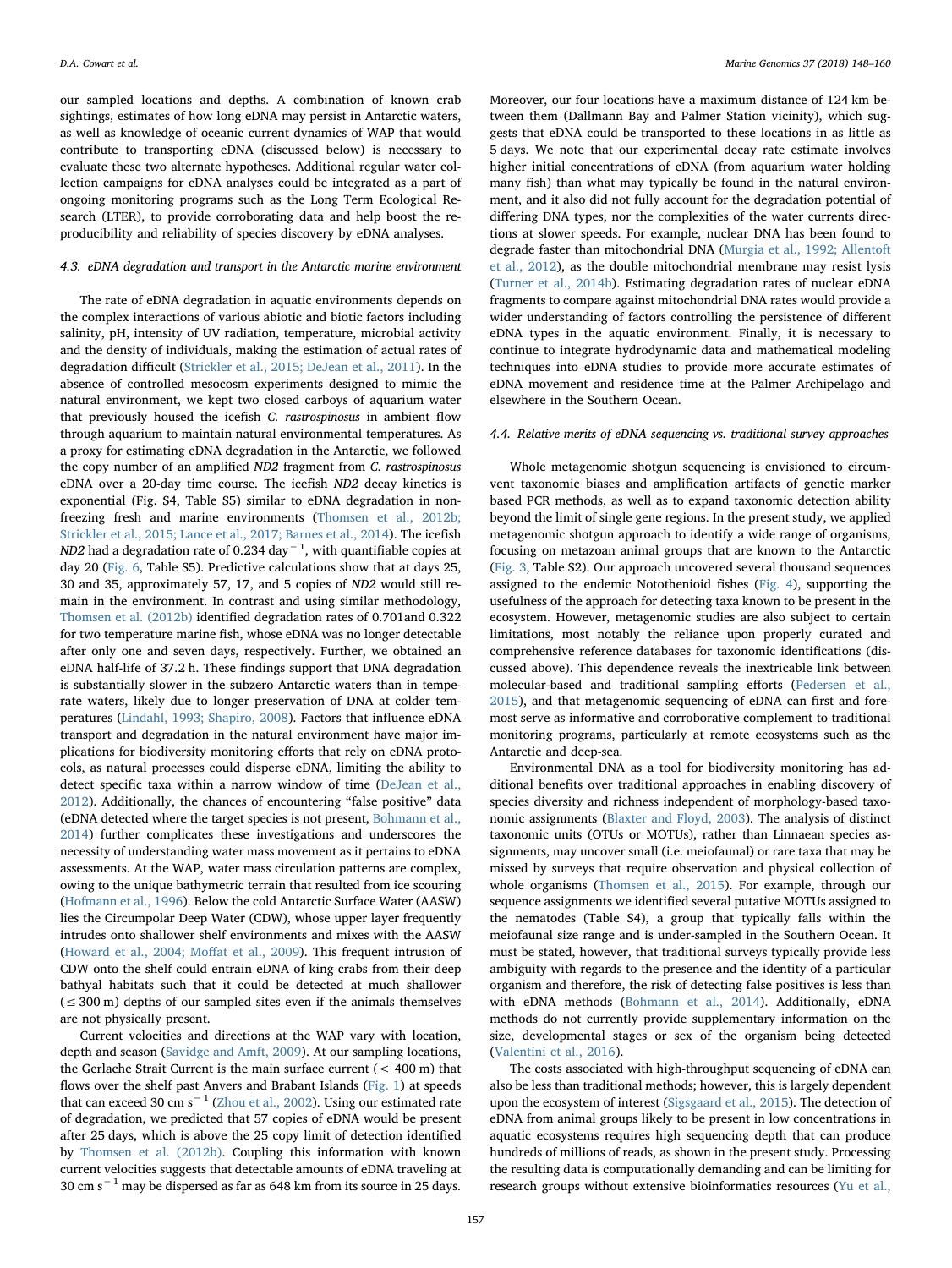[2012; Pedersen et al., 2015](#page-12-6)). Nonetheless, rapid advances in the efficiency of computing software, as well as the decreasing cost of computational resources, allow for the increased accessibility for users. Despite these demands, the overall cost of collection, processing, sequencing and analysis are still likely to be lower than costs associated with traditional surveying methods in remote marine regions (i.e. ship operations, deploying of ROVs) and incorporating eDNA collections into already established sampling programs would help further reduce costs.

## 5. Conclusions

As far as we know, our study is the first to apply metagenomic shotgun sequencing and analyses of Antarctic marine eDNA to detect both endemic macro/meio-fauna, as well as the potentially invasive benthic predator (king crab) in shallow shelf habitats of the West Antarctic Peninsula. As the metagenomic shotgun sequencing approach relies upon adequate sequence homologs in public databases to achieve inclusive taxonomic assignments, continued collaboration between traditional and molecular approaches is necessary to provide holistic descriptions of Antarctic marine ecosystems. Regular water eDNA sampling accompanying ongoing long term ecological monitoring programs would allow for collection of replicates to boost the reproducibility and reliability of biodiversity assessment via highthroughput eDNA sequencing methods. Additionally, collaborations between biologists and oceanographers would allow the incorporation of physical environmental factors (currents, temperatures, bathymetry) with estimates of eDNA residence time for more precise assessment of the source of organisms such as the king crab.

Supplementary data to this article can be found online at [https://](https://doi.org/10.1016/j.margen.2017.11.003) [doi.org/10.1016/j.margen.2017.11.003.](https://doi.org/10.1016/j.margen.2017.11.003)

## Data accessibility

Metagenomic dataset is available online at NCBI, SRA accession: SAMN05421426.

### Author contributions

DAC: Performed molecular experiments, contributed reagents/materials/analysis tools, performed statistical and bioinformatic analyses, interpretation of data and wrote the manuscript.

KRM: Designed the experiments, performed collections, molecular experiments and edits to the manuscript.

CCHC: Conceived the experiments and provided oversight of the study, performed collections, provided laboratory infrastructure and contributed to analysis tools, interpretation of data and edits to the manuscript.

#### Acknowledgements

We would like to thank the captain and crew of the R/V Laurence M. Gould, the staff at Palmer Station, Antarctica (USA), the Department of Animal Biology at the University of Illinois and the Roy J. Carver Biotechnology Center. We are sincerely thankful to the following people for their assistance in various aspects of this project: Julian Catchen, Arthur DeVries, Mateusz Grobelny, Elliot DeVries, Kevin Bilyk, Konrad Meister, Lauren Fields, Kai Zhao, Margaret Thairu, Allison Hansen, Patrick Degnan, Rebecca Fuller, Olivier Soubigou, and Huw Griffiths. We also extend our thanks to anonymous reviewers for comments that improved the manuscript. This research was supported by National Science Foundation Division of Polar Program award ANT1142158 to CHCC and a UIUC STEM postdoctoral fellowship to DAC. Any opinions, findings, conclusions or recommendations expressed in this article are those of the authors and do not necessarily reflect the views of the National Science Foundation.

#### References

- <span id="page-10-22"></span>[Ahyong, S.T., Dawson, E.W., 2006. Lithodidae from the Ross Sea, Antarctica, with de](http://refhub.elsevier.com/S1874-7787(17)30258-1/rf0005)[scriptions of two new species \(Crustacea: Decapoda: Anomura\). Zootaxa 1303,](http://refhub.elsevier.com/S1874-7787(17)30258-1/rf0005) 45–[68](http://refhub.elsevier.com/S1874-7787(17)30258-1/rf0005).
- [Allentoft, M., Collins, M., Harker, D., Haile, J., Oskam, C., Hale, M., et al., 2012. The half](http://refhub.elsevier.com/S1874-7787(17)30258-1/rf0010)[life of DNA in bone: measuring decay kinetics in 158 dated fossils. Proc. R. Soc. Lond.](http://refhub.elsevier.com/S1874-7787(17)30258-1/rf0010) [B \(rspb20121745\)](http://refhub.elsevier.com/S1874-7787(17)30258-1/rf0010).
- <span id="page-10-13"></span>[Andrews, S., 2010. FastQC: A Quality Control Tool for High Throughput Sequence data.](http://refhub.elsevier.com/S1874-7787(17)30258-1/rf0015) [Reference Source, Babraham Bioinformatics.](http://refhub.elsevier.com/S1874-7787(17)30258-1/rf0015) .
- [Aronson, R., Thatje, S., Clarke, A., Peck, L., Blake, D., Wilga, C., et al., 2007a. Climate](http://refhub.elsevier.com/S1874-7787(17)30258-1/rf0020) [change and invasibility of the Antarctic benthos. Annu. Rev. Ecol. Evol. Syst. 38,](http://refhub.elsevier.com/S1874-7787(17)30258-1/rf0020) 129–[154](http://refhub.elsevier.com/S1874-7787(17)30258-1/rf0020).
- <span id="page-10-5"></span>[Aronson, R., Thatje, S., Clarke, A., Peck, L., Blake, D., 2007b. Climate change and in](http://refhub.elsevier.com/S1874-7787(17)30258-1/rf0025)[vasibility of the Antarctic benthos. Annu. Rev. Ecol. Evol. Syst. 38, 129](http://refhub.elsevier.com/S1874-7787(17)30258-1/rf0025)–154.
- [Aronson, R.B., Smith, K.E., Vos, S.C., McClintock, J.B., Amsler, M.O., Moksnes, P.-O.,](http://refhub.elsevier.com/S1874-7787(17)30258-1/rf0030) [et al., 2015a. No barrier to emergence of bathyal king crabs on the Antarctic shelf.](http://refhub.elsevier.com/S1874-7787(17)30258-1/rf0030) [Proc. Natl. Acad. Sci. 112 \(43\), 12997](http://refhub.elsevier.com/S1874-7787(17)30258-1/rf0030)–13002.
- <span id="page-10-6"></span>[Aronson, R., Smith, K., Vos, S., McClintock, J., Amsler, M., Moksnes, P.-O., et al., 2015b.](http://refhub.elsevier.com/S1874-7787(17)30258-1/rf0035) [No barrier to emergence of bathyal king crabs on the Antarctic shelf. Proc. Natl. Acad.](http://refhub.elsevier.com/S1874-7787(17)30258-1/rf0035) [Sci. 112 \(42\), 12997](http://refhub.elsevier.com/S1874-7787(17)30258-1/rf0035)–13002.
- <span id="page-10-7"></span>[Baird, D., Hajibabaei, M., 2012. Biomonitoring 2.0: a new paradigm in ecosystem as](http://refhub.elsevier.com/S1874-7787(17)30258-1/rf0040)[sessment made possible by next-generation DNA sequencing. Mol. Ecol. 21,](http://refhub.elsevier.com/S1874-7787(17)30258-1/rf0040) 2039–[2044](http://refhub.elsevier.com/S1874-7787(17)30258-1/rf0040).
- [Barnes, M., Turner, C.R., Jerde, C.L., Renshaw, M.A., Chadderton, W.L., Lodge, D.M.,](http://refhub.elsevier.com/S1874-7787(17)30258-1/rf0045) 2014. Environmental conditions infl[uence eDNA persistence in aquatic systems.](http://refhub.elsevier.com/S1874-7787(17)30258-1/rf0045) [Environ. Sci. Technol. 48 \(3\), 1819](http://refhub.elsevier.com/S1874-7787(17)30258-1/rf0045)–1827.
- [Bentley, M.J., Johnson, J.S., Hodgsonb, D.A., Dunaic, T., Freemand, S.P.H.T., Cofaigha,](http://refhub.elsevier.com/S1874-7787(17)30258-1/rf0050) [C.Ó., 2011. Rapid deglaciation of Marguerite Bay, western Antarctic Peninsula in the](http://refhub.elsevier.com/S1874-7787(17)30258-1/rf0050) [Early Holocene. Quat. Sci. Rev. 30, 3338](http://refhub.elsevier.com/S1874-7787(17)30258-1/rf0050)–3349.
- <span id="page-10-17"></span>[Berney, C., Fahrni, J., Pawlowski, J., 2004. How many novel eukaryotic 'kingdoms'?](http://refhub.elsevier.com/S1874-7787(17)30258-1/rf0055) [Pitfalls and limitations of environmental DNA surveys. BMC Biol. 2 \(1\), 1](http://refhub.elsevier.com/S1874-7787(17)30258-1/rf0055)–13.
- <span id="page-10-15"></span>[Blaxter, M., Floyd, R., 2003. Molecular taxonomics for biodiversity surveys: already a](http://refhub.elsevier.com/S1874-7787(17)30258-1/rf0060) [reality. Trends Ecol. Evol. 18 \(6\), 268](http://refhub.elsevier.com/S1874-7787(17)30258-1/rf0060)–269.
- <span id="page-10-8"></span>[Bohmann, K., Evans, A., Gilbert, M., Carvalho, G., Creer, S., Knapp, M., et al., 2014.](http://refhub.elsevier.com/S1874-7787(17)30258-1/rf0065) [Environmental DNA for wildlife biology and biodiversity monitoring. Trends Ecol.](http://refhub.elsevier.com/S1874-7787(17)30258-1/rf0065) [Evol. 29 \(6\), 358](http://refhub.elsevier.com/S1874-7787(17)30258-1/rf0065)–365.
- <span id="page-10-12"></span>[Bolger, A., Lohse, M., Usadel, B., 2014. Trimmomatic: A](http://refhub.elsevier.com/S1874-7787(17)30258-1/rf0070) flexible read trimming tool for [Illumina NGS data. Bioinformatics \(btu170\)](http://refhub.elsevier.com/S1874-7787(17)30258-1/rf0070).
- <span id="page-10-21"></span>[Bringloe, T., Cottenie, K., Martin, G., Adamowicz, S., 2016. The importance of taxonomic](http://refhub.elsevier.com/S1874-7787(17)30258-1/rf0075) [resolution for additive beta diversity as revealed through DNA barcoding. Genome 59](http://refhub.elsevier.com/S1874-7787(17)30258-1/rf0075) [\(12\), 1130](http://refhub.elsevier.com/S1874-7787(17)30258-1/rf0075)–1140.
- <span id="page-10-10"></span>[Brown, M., Lauro, F., DeMaere, M., Muir, L., Wilkins, D., Thomas, T., et al., 2012. Global](http://refhub.elsevier.com/S1874-7787(17)30258-1/rf0080) [biogeography of SAR11 marine bacteria. Mol. Syst. Biol. 8 \(595\), 1](http://refhub.elsevier.com/S1874-7787(17)30258-1/rf0080)–13.
- <span id="page-10-14"></span>Bunchfi[nk, B., Xie, C., Huson, D., 2015. Fast and sensitive protein alignment using](http://refhub.elsevier.com/S1874-7787(17)30258-1/rf0085) [DIAMOND. Nat. Methods 12 \(1\), 59](http://refhub.elsevier.com/S1874-7787(17)30258-1/rf0085)–63.
- [Cavicchioli, R., 2015. Microbial ecology of Antarctic aquatic systems. Nat. Rev. Microbiol.](http://refhub.elsevier.com/S1874-7787(17)30258-1/rf0090) [13, 691](http://refhub.elsevier.com/S1874-7787(17)30258-1/rf0090)–706.
- <span id="page-10-16"></span>[Chao, A., 1984. Nonparametric estimation of the number of classes in a population.](http://refhub.elsevier.com/S1874-7787(17)30258-1/rf0095) [Scand. J. Stat. 11, 265](http://refhub.elsevier.com/S1874-7787(17)30258-1/rf0095)–270.
- Cheung, [W., Lam, V., Sarmiento, J., Kearney, K., Watson, R., Pauly, D., 2009. Projecting](http://refhub.elsevier.com/S1874-7787(17)30258-1/rf0100) [global marine biodiversity impacts under climate change scenarios. Fish Fish. 10,](http://refhub.elsevier.com/S1874-7787(17)30258-1/rf0100) 235–[251](http://refhub.elsevier.com/S1874-7787(17)30258-1/rf0100).
- <span id="page-10-2"></span>[Clarke, A., 2008. Antarctic marine benthic diversity: patterns and processes. J. Exp. Mar.](http://refhub.elsevier.com/S1874-7787(17)30258-1/rf0105) [Biol. Ecol. 366, 48](http://refhub.elsevier.com/S1874-7787(17)30258-1/rf0105)–55.
- <span id="page-10-0"></span>[Clarke, A., Crame, J.A., 1989. The origin of the Southern Ocean marine fauna. Geol. Soc.](http://refhub.elsevier.com/S1874-7787(17)30258-1/rf0110) [Lond., Spec. Publ. 47 \(1\), 253](http://refhub.elsevier.com/S1874-7787(17)30258-1/rf0110)–268.
- <span id="page-10-18"></span>[Clarke, A., Johnston, N.M., 2003. Antarctic Marine Benthic Diversity. CRC Press, pp.](http://refhub.elsevier.com/S1874-7787(17)30258-1/rf0115) 47–[114.](http://refhub.elsevier.com/S1874-7787(17)30258-1/rf0115)
- <span id="page-10-1"></span>[Clarke, A., Murphy, E.J., Meredith, M.P., King, J.C., Peck, L.S., Barnes, D.K.A., et al.,](http://refhub.elsevier.com/S1874-7787(17)30258-1/rf0120) [2007. Climate change and the marine ecosystem of the western Antarctic Peninsula.](http://refhub.elsevier.com/S1874-7787(17)30258-1/rf0120) [Philos. Trans. R. Soc. B 362, 149](http://refhub.elsevier.com/S1874-7787(17)30258-1/rf0120)–166.
- <span id="page-10-9"></span>[Coissac, E., Riaz, T., Puillandre, N., 2012. Bioinformatic challenges for DNA meta](http://refhub.elsevier.com/S1874-7787(17)30258-1/rf0125)[barcoding of plants and animals. Mol. Ecol. 21, 1834](http://refhub.elsevier.com/S1874-7787(17)30258-1/rf0125)–1847.
- [Cowart, D., Pinheiro, M., Mouchel, O., Maguer, M., Grall, J., Miné, J., et al., 2015.](http://refhub.elsevier.com/S1874-7787(17)30258-1/rf0130) [Metabarcoding is powerful yet still blind: a comparative analysis of morphological](http://refhub.elsevier.com/S1874-7787(17)30258-1/rf0130) [and molecular surveys of seagrass communities. PLoS One 10 \(2\), e0117562.](http://refhub.elsevier.com/S1874-7787(17)30258-1/rf0130)
- [Dayrat, B., 2005. Towards integrative taxonomy. Biol. J. Linn. Soc. 85, 407](http://refhub.elsevier.com/S1874-7787(17)30258-1/rf0135)–415.
- <span id="page-10-4"></span>[Dayton, P., Mordida, B., Bacon, F., 1994. Polar marine communities. Am. Zool. 34 \(1\),](http://refhub.elsevier.com/S1874-7787(17)30258-1/rf0140) 90–[99](http://refhub.elsevier.com/S1874-7787(17)30258-1/rf0140).
- <span id="page-10-3"></span>[De Broyer, C., Koubbi, P., 2014. Biogeographic Atlas of the Southern Ocean. Scienti](http://refhub.elsevier.com/S1874-7787(17)30258-1/rf0145)fic [Committee on Antarctic research, Cambridge, UK](http://refhub.elsevier.com/S1874-7787(17)30258-1/rf0145).
- <span id="page-10-19"></span>[De Broyer, C., Danis, B., Editors, S.-M.T., 2011. How many species in the Southern Ocean?](http://refhub.elsevier.com/S1874-7787(17)30258-1/rf0150) [Towards a dynamic inventory of the Antarctic marine species. Deep Sea Res. II 58,](http://refhub.elsevier.com/S1874-7787(17)30258-1/rf0150) 5–[17.](http://refhub.elsevier.com/S1874-7787(17)30258-1/rf0150)
- <span id="page-10-11"></span>[Deiner, K., Altermatt, F., 2014. Transport distance of invertebrate environmental DNA in](http://refhub.elsevier.com/S1874-7787(17)30258-1/rf0155) [a natural river. PLoS One 9 \(2\), e88786](http://refhub.elsevier.com/S1874-7787(17)30258-1/rf0155).
- <span id="page-10-20"></span>[Deiner, K., Walser, J.-C., Mächler, E., Altermatt, F., 2015. Choice of capture and extrac](http://refhub.elsevier.com/S1874-7787(17)30258-1/rf0160)[tion methods afect detection of freshwater biodiversity from environmental DNA.](http://refhub.elsevier.com/S1874-7787(17)30258-1/rf0160) [Biol. Conserv. 183, 53](http://refhub.elsevier.com/S1874-7787(17)30258-1/rf0160)–63.
- [DeJean, T., Valentini, A., Duparc, A., Pellier-Cuit, S., Pompanon, F., Taberlet, P., et al.,](http://refhub.elsevier.com/S1874-7787(17)30258-1/rf0165) [2011. Persistence of Envrionmental DNA in freshwater ecosystems. PLoS One 6 \(8\),](http://refhub.elsevier.com/S1874-7787(17)30258-1/rf0165) [e23398.](http://refhub.elsevier.com/S1874-7787(17)30258-1/rf0165)
- <span id="page-10-23"></span>[DeJean, T., Valentini, A., Miquel, C., Taberlet, P., Bellemain, E., Miaud, C., 2012.](http://refhub.elsevier.com/S1874-7787(17)30258-1/rf0170) [Improved detection of an alien invasive species through environmental DNA](http://refhub.elsevier.com/S1874-7787(17)30258-1/rf0170)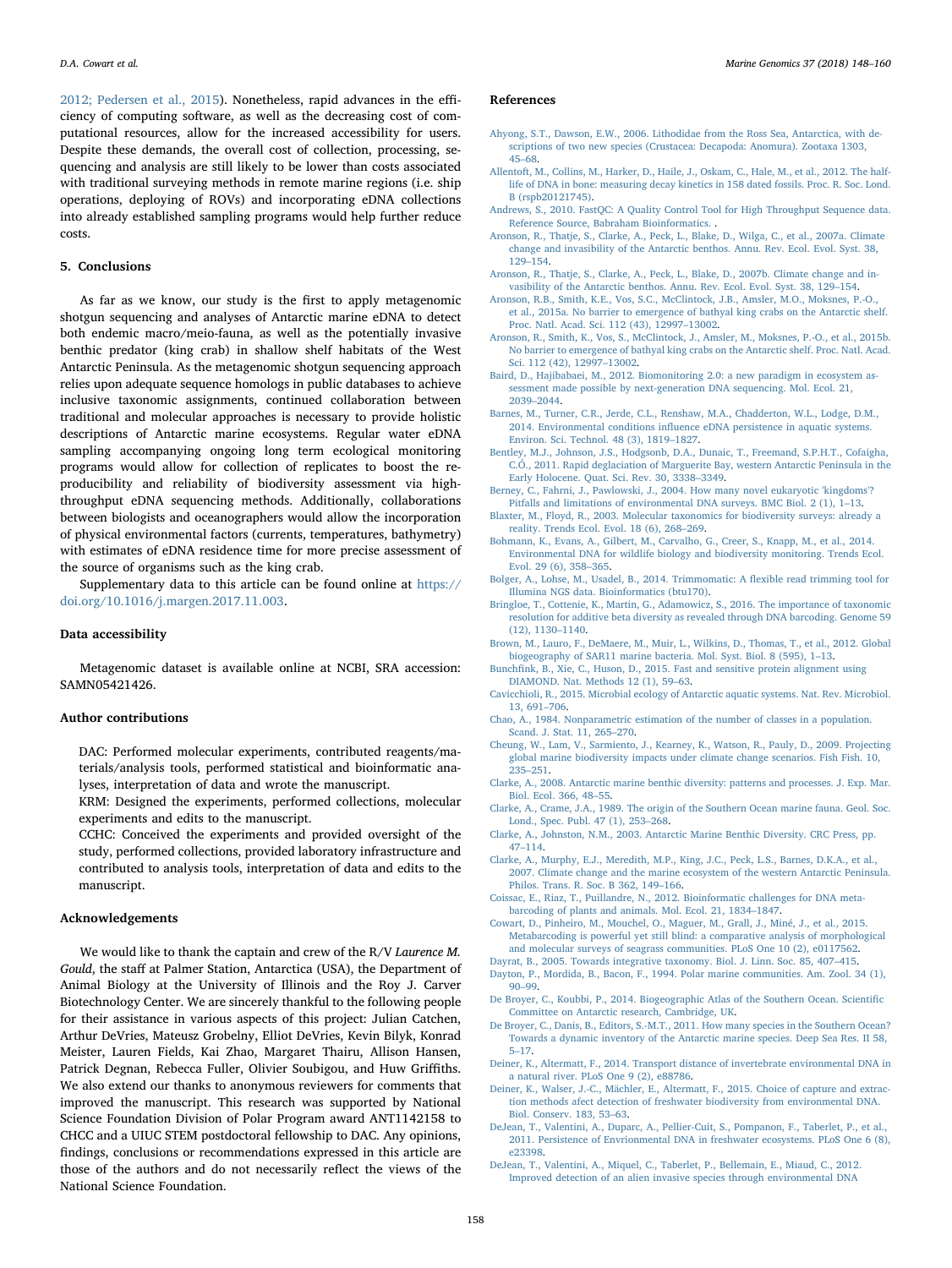[barcoding: the example of the American bullfrog Lithobates catesbeianus. J. Appl.](http://refhub.elsevier.com/S1874-7787(17)30258-1/rf0170) [Ecol. 49, 953](http://refhub.elsevier.com/S1874-7787(17)30258-1/rf0170)–959.

- <span id="page-11-20"></span>[R Development Core Team, 2014. R: A Language and Environment for Statistical](http://refhub.elsevier.com/S1874-7787(17)30258-1/rf0175) [Computing. R Foundation for Statistical Computing, Vienna, Austria](http://refhub.elsevier.com/S1874-7787(17)30258-1/rf0175).
- <span id="page-11-2"></span>[DeWitt, H., Heemstra, P., Gon, O., 1990. In: Gon, O., Heemstra, P.C. \(Eds.\), Fishes of the](http://refhub.elsevier.com/S1874-7787(17)30258-1/rf0180) [Southern Ocean - Nototheniidae. JLB Smith Institute of Ichthyology, Grahamstown](http://refhub.elsevier.com/S1874-7787(17)30258-1/rf0180).
- [Dinniman, M., Klinch, J., Smith, W., 2011. A model study of Circumpolar Deep Water on](http://refhub.elsevier.com/S1874-7787(17)30258-1/rf0185) [the West Antarctic Peninsula and Ross Sea continental shelves. Deep Sea Res. II 58,](http://refhub.elsevier.com/S1874-7787(17)30258-1/rf0185) [1508](http://refhub.elsevier.com/S1874-7787(17)30258-1/rf0185)–1523.
- <span id="page-11-31"></span>Dougherty, M., Larson, E., Renshaw, M., Gantz, C., Egan, S., Erickson, D., et al., 2016. Environmental DNA (eDNA) detects the invasive rusty crayfish Orconectes rusticus at low abundances. J. Appl. Ecol. [http://dx.doi.org/10.1111/1365-2664.12621.](http://dx.doi.org/10.1111/1365-2664.12621)
- <span id="page-11-15"></span>[Duhamel, G., Hulley, P., Causse, R., Koubbi, P., Vacchi, M., Pruvost, P., et al., 2014. In: De](http://refhub.elsevier.com/S1874-7787(17)30258-1/rf0195) [Broyer, C.K.P. \(Ed.\), Biogeographic Patterns of Fish. Scienti](http://refhub.elsevier.com/S1874-7787(17)30258-1/rf0195)fic Committee on [Antarctic research, Cambridge, UK](http://refhub.elsevier.com/S1874-7787(17)30258-1/rf0195).
- <span id="page-11-1"></span>[Eastman, J., 2005. The nature of the diversity of Antarctic](http://refhub.elsevier.com/S1874-7787(17)30258-1/rf0200) fishes. Polar Biol. 28, 93–107.

<span id="page-11-19"></span>[Edgar, R., 2010. Search and clustering orders of magnitude faster than BLAST.](http://refhub.elsevier.com/S1874-7787(17)30258-1/rf0205)

- [Bioinformatics 26 \(19\), 2460](http://refhub.elsevier.com/S1874-7787(17)30258-1/rf0205)–2461. [Eichmiller, J., Bajer, P., Sorensen, P., 2014. The relationship between the distribution of](http://refhub.elsevier.com/S1874-7787(17)30258-1/rf0210) [common carp and their environmental DNA in a small lake. PLoS One 9 \(11\),](http://refhub.elsevier.com/S1874-7787(17)30258-1/rf0210) [e112611](http://refhub.elsevier.com/S1874-7787(17)30258-1/rf0210).
- [Evans, N., Olds, B., Renshaw, M., Turner, C., Li, Y., Jerde, C., et al., 2016. Quanti](http://refhub.elsevier.com/S1874-7787(17)30258-1/rf0215)fication of mesocosm fi[sh and amphibian species diversity via environmental DNA meta](http://refhub.elsevier.com/S1874-7787(17)30258-1/rf0215)[barcoding. Mol. Ecol. Resour. 16 \(1\), 29](http://refhub.elsevier.com/S1874-7787(17)30258-1/rf0215)-41.
- <span id="page-11-4"></span>[Frederich, M., Sartoris, F., Pörtner, H., 2001. Distribution patterns of decapod crustaceans](http://refhub.elsevier.com/S1874-7787(17)30258-1/rf0220) [in polar areas: a result of magnesium regulation? Polar Biol. 24, 719](http://refhub.elsevier.com/S1874-7787(17)30258-1/rf0220)–723.
- <span id="page-11-0"></span>[Frenot, Y., Chown, S., Whinam, J., Selkirk, P., Convey, P., Skotnicki, M., et al., 2005.](http://refhub.elsevier.com/S1874-7787(17)30258-1/rf0225) [Biological invasions in the Antarctic: extent, impacts and implications. Biol. Rev. 80](http://refhub.elsevier.com/S1874-7787(17)30258-1/rf0225) [\(1\), 45](http://refhub.elsevier.com/S1874-7787(17)30258-1/rf0225)–72.
- [Goldberg, C., Sepulveda, A., Ray, A., Baumgardt, J., Waits, L., 2013. Environmental DNA](http://refhub.elsevier.com/S1874-7787(17)30258-1/rf0230) [as a new method for early detection of New Zealand mudsnails \(Potamopyrgus an](http://refhub.elsevier.com/S1874-7787(17)30258-1/rf0230)[tipodarum\). Freshw. Sci. 32 \(3\), 792](http://refhub.elsevier.com/S1874-7787(17)30258-1/rf0230)–800.
- <span id="page-11-17"></span>[Goldberg, C., Turner, C., Deiner, K., Klymus, K., Thomsen, P., Mruphy, M., et al., 2016.](http://refhub.elsevier.com/S1874-7787(17)30258-1/rf0235) [Critical considerations for the application of environmental DNA methods to detect](http://refhub.elsevier.com/S1874-7787(17)30258-1/rf0235) [aquatic species. Methods Ecol. Evol. 7, 1299](http://refhub.elsevier.com/S1874-7787(17)30258-1/rf0235)–1307.
- <span id="page-11-26"></span>Griffi[ths, H.J., Danis, B., Clarke, A., 2011. Quantifying Antarctic marine biodiversity: the](http://refhub.elsevier.com/S1874-7787(17)30258-1/rf0555) [SCAR-MarBIN data portal. Deep Sea Res. Part II Topical Studies Oceanogr. 58 \(1\),](http://refhub.elsevier.com/S1874-7787(17)30258-1/rf0555) 18–[29](http://refhub.elsevier.com/S1874-7787(17)30258-1/rf0555).
- <span id="page-11-8"></span>Griffi[ths, H., Whittle, R., Roberts, S., Belchier, M., Linse, K., 2013. Antarctic crabs: in](http://refhub.elsevier.com/S1874-7787(17)30258-1/rf0240)[vasion or endurance? PLoS One 8 \(7\), e66981](http://refhub.elsevier.com/S1874-7787(17)30258-1/rf0240).
- Griffi[ths, H., Whittle, R., Roberts, S., Belchier, M., Linse, K., Thatje, S., 2014. In: De](http://refhub.elsevier.com/S1874-7787(17)30258-1/rf0245) [Broyer, C.K.P. \(Ed.\), Decapoda: Crabs & Lobsters. Scienti](http://refhub.elsevier.com/S1874-7787(17)30258-1/rf0245)fic Committee on Antarctic
- [research, Cambridge, UK](http://refhub.elsevier.com/S1874-7787(17)30258-1/rf0245). [Grzymski, J., Riesenfeld, C., Williams, T., Dussaq, A., Ducklow, H., Erickson, M., et al.,](http://refhub.elsevier.com/S1874-7787(17)30258-1/rf0250) [2012. A metagenomic assessment of winter and summer bacterioplankton from](http://refhub.elsevier.com/S1874-7787(17)30258-1/rf0250) [Antarctica peninsula coastal surface waters. ISME J. 6, 1901](http://refhub.elsevier.com/S1874-7787(17)30258-1/rf0250)–1951.
- <span id="page-11-28"></span>Hajibabaei, [M., Singer, G., Hebert, P., Hickey, D., 2007. DNA barcoding: how it com](http://refhub.elsevier.com/S1874-7787(17)30258-1/rf0255)[plements taxonomy, molecular phylogenetics and population genetics. Trends Genet.](http://refhub.elsevier.com/S1874-7787(17)30258-1/rf0255)  $24(4)$ , 167–172.
- <span id="page-11-3"></span>[Hall, S., Thatje, S., 2011. Temperature-driven biogeography of the deep-sea family](http://refhub.elsevier.com/S1874-7787(17)30258-1/rf0260) [Lithodidae \(Crustacea: Decapoda: Anomura\) in the Southern Ocean. Polar Biol. 34,](http://refhub.elsevier.com/S1874-7787(17)30258-1/rf0260) 363–[370](http://refhub.elsevier.com/S1874-7787(17)30258-1/rf0260).
- <span id="page-11-13"></span>[Hebert, P., Cywinska, A., Ball, S., 2003. Biological identi](http://refhub.elsevier.com/S1874-7787(17)30258-1/rf0265)fications through DNA barcodes. [Proc. R. Soc. Lond. B Biol. Sci. 270 \(1512\), 313](http://refhub.elsevier.com/S1874-7787(17)30258-1/rf0265)–321.
- <span id="page-11-33"></span>[Hofmann, E., Klinck, J., Laascara, C., Smith, D., 1996. Water mass distribution and cir](http://refhub.elsevier.com/S1874-7787(17)30258-1/rf0270)[culation west of the Antarctic peninsula and including Brans](http://refhub.elsevier.com/S1874-7787(17)30258-1/rf0270)field Strait. Found. Ecol. [Res. West Antarct. Peninsula 70, 61](http://refhub.elsevier.com/S1874-7787(17)30258-1/rf0270)–80.
- <span id="page-11-34"></span>[Howard, S., Hyatt, J., Padman, L., 2004. Mixing in the pycnocline over the western](http://refhub.elsevier.com/S1874-7787(17)30258-1/rf0275) [Antarctic Peninsula shelf during Southern Ocean GLOBEC. Deep Sea Res. II 51,](http://refhub.elsevier.com/S1874-7787(17)30258-1/rf0275) [1965](http://refhub.elsevier.com/S1874-7787(17)30258-1/rf0275)–1979.
- <span id="page-11-21"></span>[Huson, D., Auch, A., Qi, J., Schuster, S., 2007. MEGAN analysis of metagenomic data.](http://refhub.elsevier.com/S1874-7787(17)30258-1/rf0280) [Genome Res. 17, 377](http://refhub.elsevier.com/S1874-7787(17)30258-1/rf0280)–386.
- <span id="page-11-27"></span>[Ingels, J., Hauquier, F., Raes, M., Vanreusel, A., 2014. In: De Broyer, C.K.P. \(Ed.\),](http://refhub.elsevier.com/S1874-7787(17)30258-1/rf0285) [Antarctic Free-living Marine Nematodes. Scienti](http://refhub.elsevier.com/S1874-7787(17)30258-1/rf0285)fic Committee on Antarctic research, [Cambridge, UK.](http://refhub.elsevier.com/S1874-7787(17)30258-1/rf0285)
- [Iwami, T., Kock, K.-H., 1990. In: Gon, O., Heemstra, P.C. \(Eds.\), Fishes of the Southern](http://refhub.elsevier.com/S1874-7787(17)30258-1/rf0290) [Ocean - Channichthyidae. JLB Smith Institute of Ichthyology, Grahamstown](http://refhub.elsevier.com/S1874-7787(17)30258-1/rf0290).
- <span id="page-11-10"></span>[Jerde, C., Mahon, A., Chadderton, W., Lodge, D., 2011.](http://refhub.elsevier.com/S1874-7787(17)30258-1/rf0295) "Sight-unseen" detection of rare [aquatic species using environmental DNA. Conserv. Lett. 4, 150](http://refhub.elsevier.com/S1874-7787(17)30258-1/rf0295)–157.

[Kelly, R., Port, J., Yamahara, K., Crowder, L., 2014. Using environmental DNA to census](http://refhub.elsevier.com/S1874-7787(17)30258-1/rf0300) marine fi[shes in a large mesocosm. PLoS One 9 \(1\), e86175](http://refhub.elsevier.com/S1874-7787(17)30258-1/rf0300).

- <span id="page-11-5"></span>[Klinck, J., Hofmann, E., Beardsley, R., Salihoglu, B., Howard, S., 2004. Water-mass](http://refhub.elsevier.com/S1874-7787(17)30258-1/rf0305) [properties and circulation on the west Antarctic Peninsula Continental Shelf in aus](http://refhub.elsevier.com/S1874-7787(17)30258-1/rf0305)[tral fall and winter 2001. Deep Sea Res. II 51, 2004.](http://refhub.elsevier.com/S1874-7787(17)30258-1/rf0305)
- [Kock, K.-H., 1992. Antarctic Fish and Fisheries. Cambridge University Press](http://refhub.elsevier.com/S1874-7787(17)30258-1/rf0310).
- <span id="page-11-24"></span>[Kvist, S., 2013. Barcoding in the dark?: a critical view of the su](http://refhub.elsevier.com/S1874-7787(17)30258-1/rf0315)fficiency of zoological DNA [barcoding databases and a plea for broader integration of taxonomic knowledge. Mol.](http://refhub.elsevier.com/S1874-7787(17)30258-1/rf0315) [Phylogenet. Evol. 69, 39](http://refhub.elsevier.com/S1874-7787(17)30258-1/rf0315)–45. [Lance, R., Klymus, K., Richter, C., Guan, X., Farrington, H., Carr, M., et al., 2017.](http://refhub.elsevier.com/S1874-7787(17)30258-1/rf0320)
- [Experimental observations on the decay of environmental DNA from bighead and](http://refhub.elsevier.com/S1874-7787(17)30258-1/rf0320) [silver carps. Management of. Biol. Invasions 8 \(In press\)](http://refhub.elsevier.com/S1874-7787(17)30258-1/rf0320).
- [Larson, E., Renshaw, M., Gantz, C., Umek, J., Chandra, S., Lodge, D., et al., 2017.](http://refhub.elsevier.com/S1874-7787(17)30258-1/rf0325) [Environmental DNA \(eDNA\) detects the invasive cray](http://refhub.elsevier.com/S1874-7787(17)30258-1/rf0325)fishes Orconectes rusticus and Pacifastacus leniusculus [in large lakes of North America. Hydrobiologia 800 \(1\),](http://refhub.elsevier.com/S1874-7787(17)30258-1/rf0325) 173–[185](http://refhub.elsevier.com/S1874-7787(17)30258-1/rf0325).
- [Leray, M., Knowlton, N., 2015. DNA barcoding and metabarcoding of standardized](http://refhub.elsevier.com/S1874-7787(17)30258-1/rf0330)

[samples reveal patterns of marine benthic diversity. Proc. Natl. Acad. Sci. 112 \(7\),](http://refhub.elsevier.com/S1874-7787(17)30258-1/rf0330) 2076–[2081](http://refhub.elsevier.com/S1874-7787(17)30258-1/rf0330).

- <span id="page-11-16"></span>[Lindahl, T., 1993. Instability and decay of the primary structure of DNA. Nature 362,](http://refhub.elsevier.com/S1874-7787(17)30258-1/rf0335) 709–[715](http://refhub.elsevier.com/S1874-7787(17)30258-1/rf0335).
- <span id="page-11-23"></span>Maruyama, [A., Nakamura, K., Tamanaka, H., Kondoh, M., Minamoto, T., 2014. The re](http://refhub.elsevier.com/S1874-7787(17)30258-1/rf0340)[lease rate of environmental DNA from juvenile and adult](http://refhub.elsevier.com/S1874-7787(17)30258-1/rf0340) fish. PLoS One 9 (12), [e114639](http://refhub.elsevier.com/S1874-7787(17)30258-1/rf0340).

[Meredith, M., King, J., 2005. Rapid climate change in teh ocean west of the Antarctic](http://refhub.elsevier.com/S1874-7787(17)30258-1/rf0345) [Peninsula during the second half of the 20th century. Geophys. Res. Lett. 32, L19604.](http://refhub.elsevier.com/S1874-7787(17)30258-1/rf0345)

- Moff[at, C., Owens, B., Beardsley, R., 2009. On the characteristics of circumpolar deep](http://refhub.elsevier.com/S1874-7787(17)30258-1/rf0350) [water intrusions to the west Antarctic peninsula continental shelf. J. Geophys. Res.](http://refhub.elsevier.com/S1874-7787(17)30258-1/rf0350) [114, C05017](http://refhub.elsevier.com/S1874-7787(17)30258-1/rf0350).
- [Mulvaney, R., Abram, N., Hindmarsh, R., Arrowsmith, C., Fleet, L., Triest, J., et al., 2012.](http://refhub.elsevier.com/S1874-7787(17)30258-1/rf0355) [Recent Antarctic Peninsula warming relative to Holocene climate and ice-shelf his](http://refhub.elsevier.com/S1874-7787(17)30258-1/rf0355)[tory. Nature 489, 141](http://refhub.elsevier.com/S1874-7787(17)30258-1/rf0355)–145.
- <span id="page-11-36"></span>[Murgia, M., Pizzo, P., Sandoná, D., Zanovello, P., Rizzuto, R., Di Virgilio, F., 1992.](http://refhub.elsevier.com/S1874-7787(17)30258-1/rf0360) [Mitochondrial DNA is not fragmented during apoptosis. J. Biol. Chem. 267 \(16\),](http://refhub.elsevier.com/S1874-7787(17)30258-1/rf0360) 10939–[10941.](http://refhub.elsevier.com/S1874-7787(17)30258-1/rf0360)
- <span id="page-11-22"></span>[Oksanen, J., Blanchet, F., Kindt, R., Legendre, P., Minchin, P., O'Hara, R., et al., 2016.](http://refhub.elsevier.com/S1874-7787(17)30258-1/rf0365) [vegan: community ecology package. In: R package version 2.3](http://refhub.elsevier.com/S1874-7787(17)30258-1/rf0365)–4.
- [Peck, L., Morley, S., Richard, J., Clark, M., 2014. Acclimation and thermal tolerance in](http://refhub.elsevier.com/S1874-7787(17)30258-1/rf0370) [Antarctic marine ectotherms. J. Exp. Biol. 217 \(1\), 16](http://refhub.elsevier.com/S1874-7787(17)30258-1/rf0370)–22.
- <span id="page-11-38"></span>[Pedersen, M., Overballe-Petersen, S., Ermini, L., Der Sarkissian, C., Haile, J., Hellstrom,](http://refhub.elsevier.com/S1874-7787(17)30258-1/rf0375) [M., et al., 2015. Ancient and modern environmental DNA. Philos. Trans. R. Soc. B 370](http://refhub.elsevier.com/S1874-7787(17)30258-1/rf0375) [\(1660\), 20130383](http://refhub.elsevier.com/S1874-7787(17)30258-1/rf0375).
- [Prézelin, B., Hofmann, E., Mengelt, C., Klinck, J., 2000. The linkage between Upper](http://refhub.elsevier.com/S1874-7787(17)30258-1/rf0380) [Ciricumpolar Deep Water \(UCDW\) and phytoplankton assemblages on the west](http://refhub.elsevier.com/S1874-7787(17)30258-1/rf0380) [Antarctic Peninsula continental shelf. J. Mar. Res. 58, 165](http://refhub.elsevier.com/S1874-7787(17)30258-1/rf0380)–202.
- [Rees, H., Maddison, B., Middleditch, D., Patmore, J., Gough, K., 2014. The detection of](http://refhub.elsevier.com/S1874-7787(17)30258-1/rf0385) [aquatic animal species using environmental DNA - a review of eDNA as a survey tool](http://refhub.elsevier.com/S1874-7787(17)30258-1/rf0385) [in ecology. J. Appl. Ecol. 51, 1450](http://refhub.elsevier.com/S1874-7787(17)30258-1/rf0385)–1459.
- <span id="page-11-35"></span>[Savidge, D., Amft, J., 2009. Circulationon the West Antarctic Peninsula derived from 6](http://refhub.elsevier.com/S1874-7787(17)30258-1/rf0390) [years of shipboard ADCPtransects. Deep Sea Res. I 56, 1633](http://refhub.elsevier.com/S1874-7787(17)30258-1/rf0390)–1655.
- Schofi[eld, O., Ducklow, H., Martinson, D., Meredith, M., Moline, M., Fraser, W., 2010.](http://refhub.elsevier.com/S1874-7787(17)30258-1/rf0395) [How do polar marine ecosystems respond to rapid climate change? Science 328,](http://refhub.elsevier.com/S1874-7787(17)30258-1/rf0395) 1520–[1523](http://refhub.elsevier.com/S1874-7787(17)30258-1/rf0395).
- [Shapiro, B., 2008. Engineered polymerases amplify the potential of ancient DNA. Trends](http://refhub.elsevier.com/S1874-7787(17)30258-1/rf0400) [Biotechnol. 25 \(2\), 285](http://refhub.elsevier.com/S1874-7787(17)30258-1/rf0400)–287.
- <span id="page-11-25"></span>[Shin, S., Ahn, D., Kim, S., Pyo, C., Lee, H., Kim, M., et al., 2014. The genome sequence of](http://refhub.elsevier.com/S1874-7787(17)30258-1/rf0405) [hte Antarctic bullhead notothen reveals evolutionary adaptations to a cold environ](http://refhub.elsevier.com/S1874-7787(17)30258-1/rf0405)[ment. Genome Biol. 15 \(9\), 468.](http://refhub.elsevier.com/S1874-7787(17)30258-1/rf0405)
- <span id="page-11-39"></span>[Sigsgaard, E., Carl, H., Møller, P., Thomsen, P., 2015. Monitoring the near-extinct](http://refhub.elsevier.com/S1874-7787(17)30258-1/rf0410) [European weather loach in Denmark based on environmental DNA from water](http://refhub.elsevier.com/S1874-7787(17)30258-1/rf0410) [samples. Biol. Conserv. 183, 46](http://refhub.elsevier.com/S1874-7787(17)30258-1/rf0410)–52.
- <span id="page-11-7"></span>[Smith, D., Hofmann, E., Klinck, J., Lascara, C., 1999. Hydrography and circulation of the](http://refhub.elsevier.com/S1874-7787(17)30258-1/rf0415) [West Antarctic Peninsula Continental Shelf. Deep Sea Res. II 46, 925](http://refhub.elsevier.com/S1874-7787(17)30258-1/rf0415)–949.
- <span id="page-11-6"></span>[Smith, C., Grange, L., Honig, D., Naudts, L., Huber, B., Guidi, L., et al., 2012. A large](http://refhub.elsevier.com/S1874-7787(17)30258-1/rf0420) [population of king crabs in Palmer Deep on the west Antarctic Peninsula shelf and](http://refhub.elsevier.com/S1874-7787(17)30258-1/rf0420) [potential invasive impacts. Proc. R. Soc. B 279, 1017](http://refhub.elsevier.com/S1874-7787(17)30258-1/rf0420)–1026.
- Smith, K., Aronson, R., Steff[el, B., McClintock, J., Amsler, M., Thatje, S., 2016.](http://refhub.elsevier.com/S1874-7787(17)30258-1/rf0425) [Durophagous Predation by King Crabs on the Continental Slope o](http://refhub.elsevier.com/S1874-7787(17)30258-1/rf0425)ff Antarctica. [American Society of Limnology and Oceanography - Ocean Sciences Meeting, New](http://refhub.elsevier.com/S1874-7787(17)30258-1/rf0425) [Orleans, Louisiana USA](http://refhub.elsevier.com/S1874-7787(17)30258-1/rf0425).
- <span id="page-11-32"></span>[Strickler, K., Fremier, A., Goldberg, C., 2015. Quantifying e](http://refhub.elsevier.com/S1874-7787(17)30258-1/rf0430)ffects of UV-B, temperature, [and pH on eDNA degredation in aquatic microcosms. Biol. Conserv. 183, 85](http://refhub.elsevier.com/S1874-7787(17)30258-1/rf0430)–92.
- [Taberlet, P., Coissac, E., Hajibabae, M., Riesenberg, L., Environmental, D.N.A., 2012a.](http://refhub.elsevier.com/S1874-7787(17)30258-1/rf0435) [Mol. Ecol. 21, 1789](http://refhub.elsevier.com/S1874-7787(17)30258-1/rf0435)–1793.
- [Taberlet, P., Coissac, E., Pompanon, F., Brochmann, C., Willerslev, E., 2012b. Towards](http://refhub.elsevier.com/S1874-7787(17)30258-1/rf0440) [next-generation biodiversity assessment using DNA metabarcoding. Mol. Ecol. 21,](http://refhub.elsevier.com/S1874-7787(17)30258-1/rf0440) 2045–[2050](http://refhub.elsevier.com/S1874-7787(17)30258-1/rf0440).
- <span id="page-11-30"></span>[Takahara, T., Minamotot, T., Yamanaka, H., Doi, H., Kawabata, Z., 2012. Estimation of](http://refhub.elsevier.com/S1874-7787(17)30258-1/rf0445) fi[sh biomass using environmental DNA. PLoS One 7 \(4\), e35868.](http://refhub.elsevier.com/S1874-7787(17)30258-1/rf0445)
- [Thatje, S., Arntz, W., 2004. Antarctic reptant decapods: more than a myth? Polar Biol. 27,](http://refhub.elsevier.com/S1874-7787(17)30258-1/rf0450) 195–[201](http://refhub.elsevier.com/S1874-7787(17)30258-1/rf0450).
- <span id="page-11-29"></span>[Thatje, S., Anger, K., Calcagno, J., Lovrich, G., Pörtner, H.-O., Arntz, W., 2005.](http://refhub.elsevier.com/S1874-7787(17)30258-1/rf0455) [Challenging the cold: crabs reconquer the Antarctic. Ecology 86 \(3\), 619](http://refhub.elsevier.com/S1874-7787(17)30258-1/rf0455)–625.
- <span id="page-11-12"></span>[Thomsen, P., Kielgast, J., Iversen, L., Wiuf, C., Rasmussen, M., Gilbert, M., et al., 2012a.](http://refhub.elsevier.com/S1874-7787(17)30258-1/rf0460) [Monitoring endangered freshwater biodiversity using envrionmental DNA. Mol. Ecol.](http://refhub.elsevier.com/S1874-7787(17)30258-1/rf0460) [21, 2565](http://refhub.elsevier.com/S1874-7787(17)30258-1/rf0460)–2573.
- <span id="page-11-18"></span>[Thomsen, P., Kielgast, J., Iversen, L., Møller, P., Rasmussen, M., Willerslev, E., 2012b.](http://refhub.elsevier.com/S1874-7787(17)30258-1/rf0465) Detection of a diverse marine fi[sh fauna using environmental DNA from seawater](http://refhub.elsevier.com/S1874-7787(17)30258-1/rf0465) [samples. PLoS One 7 \(8\), e41732](http://refhub.elsevier.com/S1874-7787(17)30258-1/rf0465).
- <span id="page-11-11"></span>[Thomsen, P., Willerslev, E., 2015. Environmental DNA - an emerging tool in conservation](http://refhub.elsevier.com/S1874-7787(17)30258-1/rf0470) [for monitoring past and present biodiversity. Biol. Conserv. 183, 4](http://refhub.elsevier.com/S1874-7787(17)30258-1/rf0470)–18.
- [Thomsen, P., Møller, P., Sigsgaard, E., Knudsen, W., Jørgensen, O., Willerslev, E., 2016.](http://refhub.elsevier.com/S1874-7787(17)30258-1/rf0475) [Environmental DNA from seawater samples correlate with trawl catches of subarctic,](http://refhub.elsevier.com/S1874-7787(17)30258-1/rf0475) deepwater fi[shes. PLoS One 11 \(11\), e0165252.](http://refhub.elsevier.com/S1874-7787(17)30258-1/rf0475)
- <span id="page-11-14"></span>[Tringe, S., Rubin, E., 2005. Metagenomics: DNA sequencing of environmental samples.](http://refhub.elsevier.com/S1874-7787(17)30258-1/rf0480) [Nat. Rev. Genet. 6.](http://refhub.elsevier.com/S1874-7787(17)30258-1/rf0480)
- [Trivelpiece, W., Hinke, J., Miller, A., Reiss, C., Trivelpiece, S., Watters, G., 2011.](http://refhub.elsevier.com/S1874-7787(17)30258-1/rf0485) [Variability in krill biomass links harvesting and climate warming to penguin popu](http://refhub.elsevier.com/S1874-7787(17)30258-1/rf0485)[lation changes in Antarctica. Proc. Natl. Acad. Sci. 108 \(18\), 7625](http://refhub.elsevier.com/S1874-7787(17)30258-1/rf0485)–7628.
- <span id="page-11-9"></span>[Turner, J., Barrand, N., Bracegirdle, T., Convey, P., Hodgson, D., Jarvis, M., et al., 2014a.](http://refhub.elsevier.com/S1874-7787(17)30258-1/rf0490) [Antarctic climate change and the environment: an update. Polar Rec. 50 \(3\),](http://refhub.elsevier.com/S1874-7787(17)30258-1/rf0490) 237–[259](http://refhub.elsevier.com/S1874-7787(17)30258-1/rf0490).
- <span id="page-11-37"></span>[Turner, C., Barnes, M., Xu, C., Jones, S., Jerde, C., Lodge, D., 2014b. Particle size](http://refhub.elsevier.com/S1874-7787(17)30258-1/rf0495)